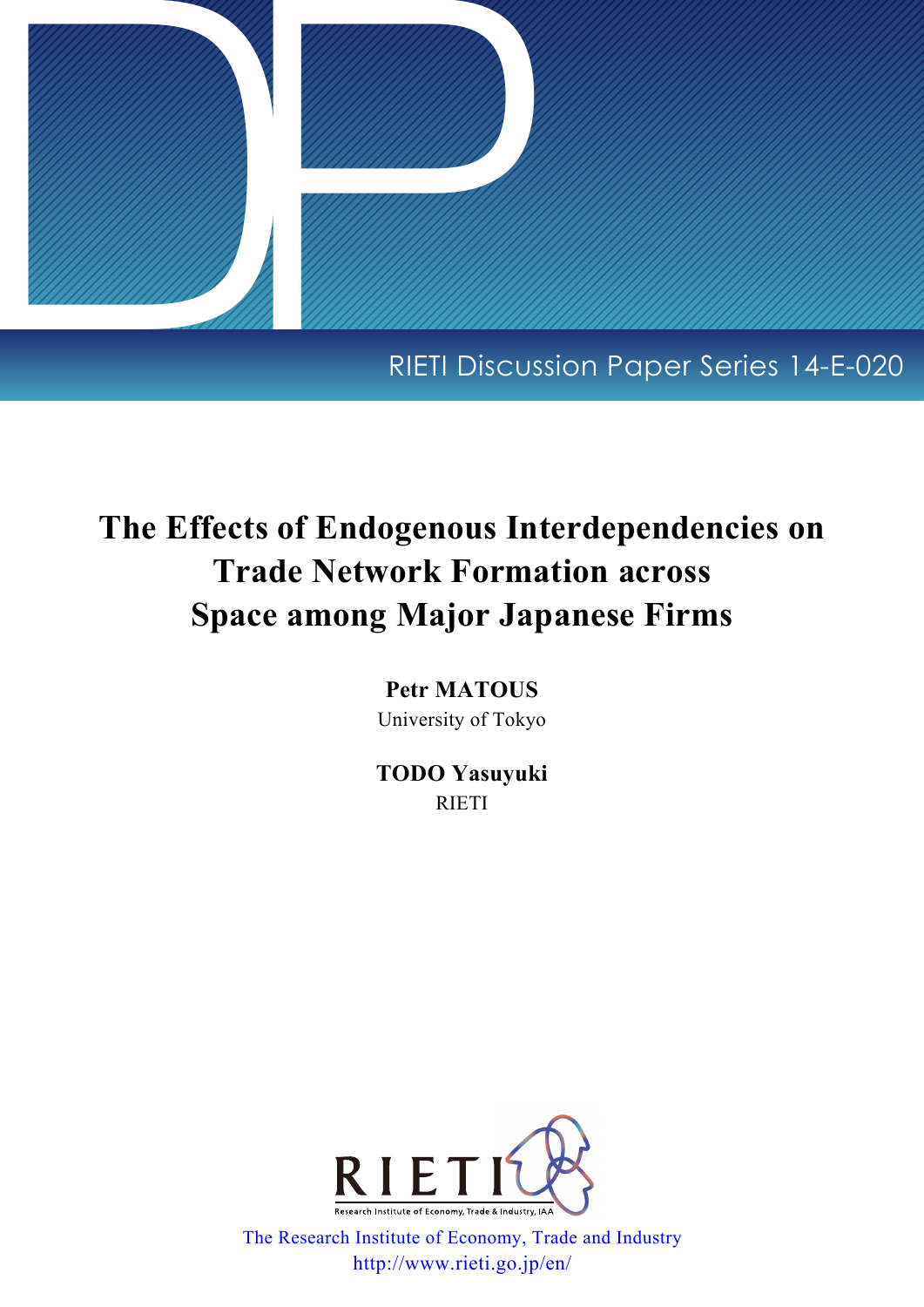## **The Effects of Endogenous Interdependencies on Trade Network Formation across Space among Major Japanese Firms** [∗](#page-1-0)

#### Petr MATOUS

The University of Tokyo

## TODO Yasuyuki RIETI and Waseda University

#### Abstract

The network structures of interfirm interactions have been linked previously to disaster resilience. However, the dynamic drivers of interfirm network structures rarely have been explored in the literature. This paper uses stochastic actor-oriented modeling to examine how networks of economic interactions among the 500 largest Japanese companies were created and maintained between 2010 and 2011, i.e., before and after the Great East Japan Earthquake. Controlling for geographical distance between firms' headquarters and for firm size, we find that firms preferred trading partners that generally were popular among other firms, had clients in common with them, and also had bought some products or services from them, and that firms avoided firms with connections to independent suppliers in other cliques. These tendencies have potential implications for disaster resilience and the revival of the Japanese economy.

*Keywords*: Economic networks, Network evolution, Stochastic actor-oriented models, Geography *JEL classifications*: O14, O33, R12

 $\overline{a}$ 

The RIETI Discussion Papers Series aims at widely disseminating research results in the form of professional papers and thereby to stimulate lively discussion. The views expressed in the papers are solely those of the author(s) and neither represent those of the organization to which the author(s) belong(s) nor RIETI.

<span id="page-1-0"></span><sup>∗</sup> This study is conducted as a part of the "Empirical Analysis on Determinants and Impacts of Formation of Firm Networks" project undertaken at the Research Institute of Economy, Trade and Industry (RIETI). This study utilized firm-level data collected by Tokyo Shoko Research and licensed to RIETI. The authors thank Michal Fabinger, Masahisa Fujita, Masayuki Morikawa, Hiroyuki Nakata, Yasuyuki Sawada, Eric Weese, and participants at the RIETI Discussion Paper seminar for their helpful comments. Financial support from JSPS Grant-in-Aid for Scientific Research is gratefully acknowledged.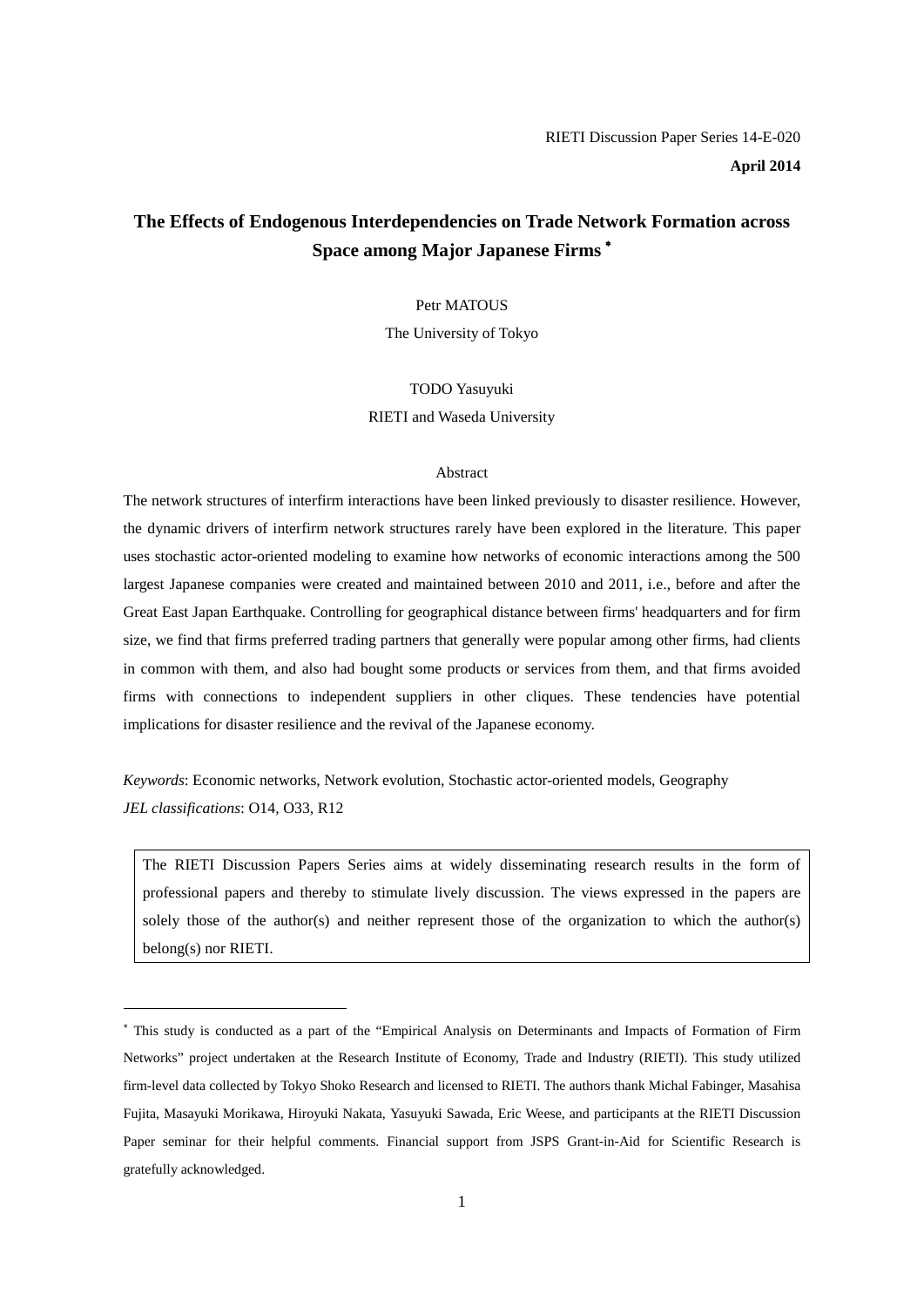## **1. Introduction**

In March 2011, Japan was struck by an earthquake that has come to be known as the Great East Japan Earthquake. In the days following the disaster, electricity and supply shortages—even in regions that were distant from physically damaged areas of the country—highlighted the interconnectedness and vulnerability of the Japanese economy. The aftermath of the disaster demonstrated the importance of interfirm networks for disaster resilience and recovery when disruptions spread and support is exchanged among business partners across a disaster-stricken country [\(Tokui et al. 2012,](#page-15-0) [Todo et al.](#page-15-1)  [2014,](#page-15-1) [Sato 2012\)](#page-14-0).

Understanding the mechanism of interfirm network formation is crucial to identifying potential sources of vulnerability to disasters and pathways for national economic revival. New modeling methods have made it possible both to uncover previously neglected endogenous network mechanisms through which economic structures emerge and to test various firm management strategies across industries regarding their tendencies to concentrate or diversify economic interactions across groups of firms or space.

It is most important to elucidate these tendencies for the main actors in an economy because a small number of companies may have a disproportionately large influence over the economy of an entire nation [\(Aoyama et al. 2010,](#page-12-0) [Gabaix 2011\)](#page-13-0). For example, the top five Japanese firms account for one fifth of Japanese exports [\(Canals et al. 2007\)](#page-12-1). Thus, the failure of such prominent nodes critically impairs the connectivity of the entire network [\(Albert et al. 2000\)](#page-12-2), and their successes can positively affect the entire country [\(Canals et al. 2007,](#page-12-1) [Gabaix 2011\)](#page-13-0).

Considering the role of geography and differences among industrial sectors, this paper examines which endogenous network interdependencies played important roles in forming trade structures among major Japanese firms during the one-year period around the Great East Japan Earthquake.

## **2. Theoretical framework**

## 2.1 Industrial agglomeration and economic interactions across space

As a result of the rapid development of communication technologies and the accompanying changes in how companies manage their operations, bestselling authors predicted the "the death of distance" and suggested that the world would become "flat". [\(Cairncross 2001,](#page-12-3) [Friedman 2005\)](#page-13-1). In this new world, firms were expected to interact regardless of their location. However, numerous studies conducted globally have repeatedly reaffirmed that geography is still important to many types of social and economic interactions [\(Carrasco et al. 2008a,](#page-12-4) [Carrasco and Miller 2006,](#page-12-5) [Carrasco et al. 2008b,](#page-12-6)  [Carrasco and Miller 2008,](#page-12-7) [Greenbaum and Greenbaum 1985,](#page-13-2) [Hipp and Perrin 2009,](#page-13-3) [Van Der Berg et al.](#page-15-2)  [2010,](#page-15-2) [Wellman and Tindall 1992,](#page-15-3) [Schaefer 2012,](#page-14-1) [Preciado et al.,](#page-14-2) [Gonzalez et al. 2008,](#page-13-4) [Song et al. 2010,](#page-14-3) [Onnela et al. 2011,](#page-14-4) [Caplow and Forman 1950,](#page-12-8) [Duranton and Overman 2005,](#page-13-5) [Nakajima et al. 2012,](#page-14-5)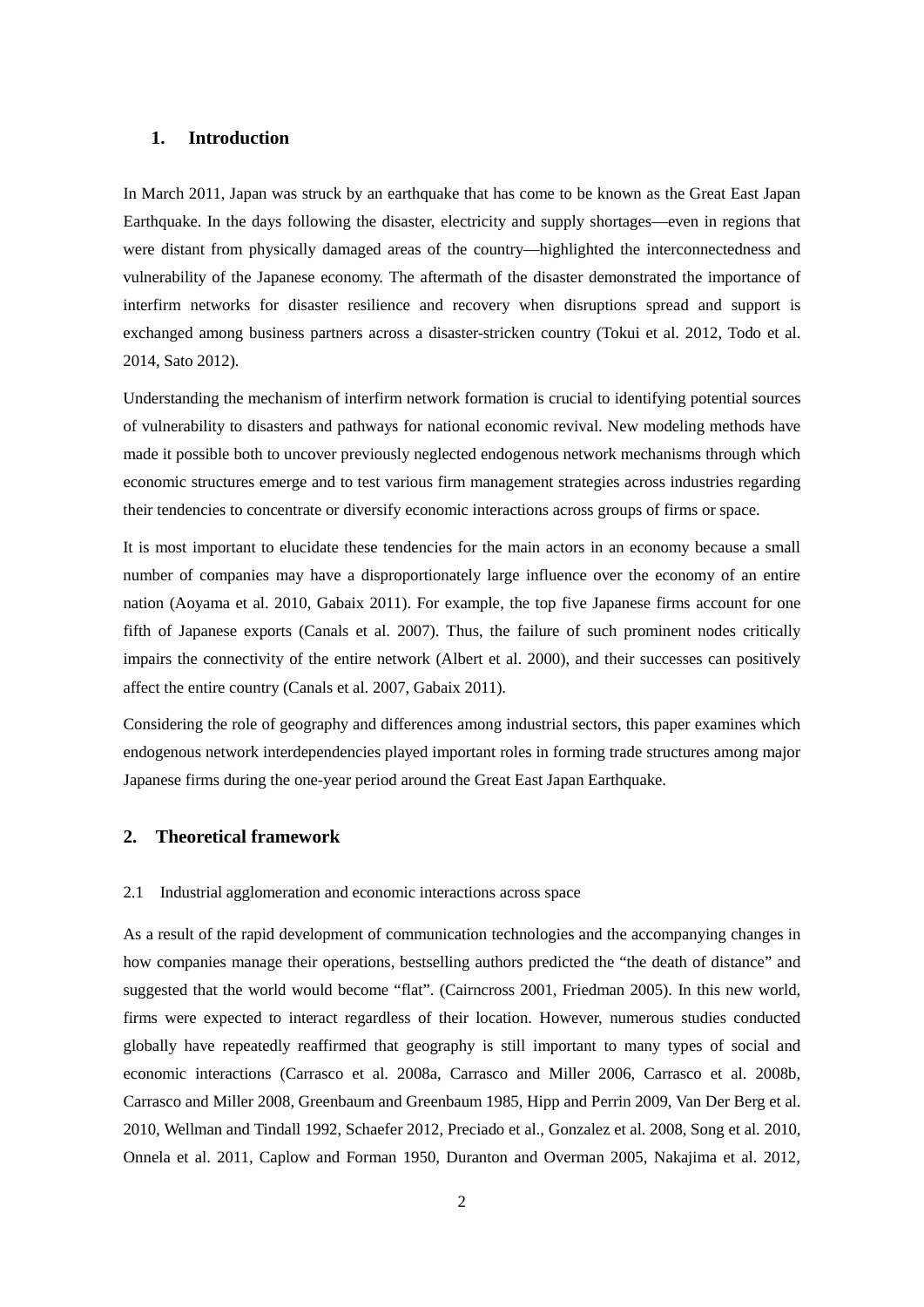[Daraganova et al. 2012,](#page-13-6) [Koskinen and Lomi 2013,](#page-13-7) [Matous et al. 2013\)](#page-13-8). The world has not become flat, and the tendency of economic actors to agglomerate in space have not diminished [\(Fujita and Thisse](#page-13-9)  [2013\)](#page-13-9).

The major benefits of the spatial agglomeration of firms may be threefold (Marshall 1890): (1) availability of specialized intermediate goods, (2) pooling of specialized labor, and (3) information spillovers. The second and third factors are not directly related to supply networks. Thus, if major Japanese firms agglomerate mainly for better access to specialized labor and information, the number of partners located at short distances may not be particularly high compared with the number of large firm headquarters concentrated in urban centers. In such a case, geographical distance may not be a significant predictor of the creation or dissolution of network ties after accounting for the highly concentrated spatial distribution of major firms in Japan.

However, the first potential reason for agglomeration, i.e., proximity to suppliers, is directly related to the formation of trading networks and may confound endogenous dynamic network mechanisms. Therefore, in the present study, we control for the possible effects of physical distance to examine network interdependencies among the trading links described below.

#### 2.2 Endogenous network formation

The assumption in this study (in contrast to the typically implicit assumptions found in traditional econometric studies) is that economic links do not exist in isolation. It is highly plausible that firms take existing alliances and associations among other firms into account when they choose their business partners. This paper tests the following hypotheses regarding network interdependencies among supply-purchase trading relationships.

## *Hypothesis 1: Supply chains are hierarchical.*

During the data-gathering process, the informants were asked to identify interactions in which they purchase goods or services from suppliers and interactions in which they sell goods or services to clients. Hypothesis 1 tests whether supply chains are hierarchical entities in which materials, goods, and services move unidirectionally from primary producers through intermediaries to users [\(Mentzer et](#page-13-10)  [al. 2001\)](#page-13-10) or whether bidirectional flows of goods and services are more common than would be expected by chance. The rejection of this hypothesis would imply that there is no strict hierarchy in dyadic economic interactions (i.e., trading partners can be both a supplier and a client of the same firm) and that firms prefer to obtain supplies from firms that have purchased goods or services from them, possibly as a result of social obligations [\(Lincoln and Gerlach 2004\)](#page-13-11).

The next set of hypotheses extends beyond the dyadic interdependencies between pairs of companies to test how external actors affect trade among pairs of firms. The following two hypotheses are related to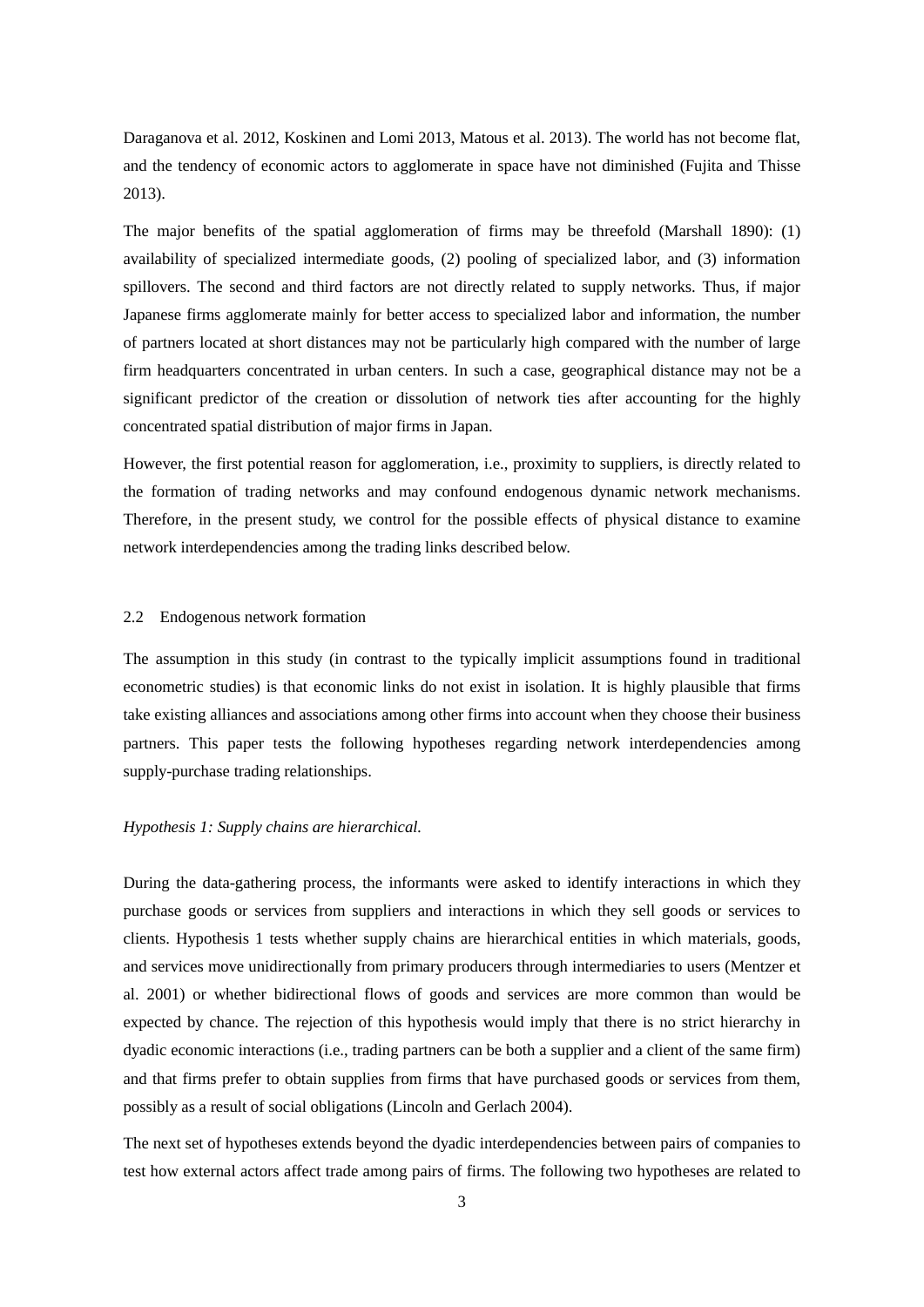the access to and sharing of suppliers, which has been considered one of the main advantages of industrial agglomerations [\(Rosenthal and Strange 2001,](#page-14-6) [Amiti and Cameron 2007,](#page-12-9) [Puga 2010\)](#page-14-7).

## *Hypothesis 2: Firms tend to choose suppliers that also supply their trading partners.*

Hypothesis 2 predicts that economic interactions are more likely among firms that have trading partners in common. Such interactions may occur for several reasons. Firms might be introduced to new potential partners through their existing partners, or firms with mutual partners may be interested in the same markets or work on compatible products. Moreover, firms embedded in a dense network of relationships with mutual partners are less likely to defect [\(Granovetter 1985,](#page-13-12) [Coleman 1988\)](#page-12-10). The formation of trading groups seems to be an important driver of economic exchange, particularly in Japan [\(Granovetter 2005\)](#page-13-13). It has been suggested that the tendency to turn to these groups is highest during difficult economic periods [\(Lincoln and Gerlach 2004\)](#page-13-11), which Japan has been experiencing for the last two "lost decades".

## *Hypothesis 3: Firms prefer suppliers that are generally popular with other firms.*

This hypothesis predicts that firms prefer to obtain supplies from firms that supply to many other firms. It may be more economical to share a supplier with a large number of other firms; suppliers that serve a wider clientele may be able to provide better services; they may also be more credible and relatively easier to notice. Popular suppliers may be considered more desirable and dependable or may be preferred because of economies of scale or because they can provide services on popular platforms that are used by other clients or customers. Such tendencies would lead naturally to network centralization, particularly if it is possible to create and maintain links over long distances [\(Barthélemy 2011\)](#page-12-11). Increased tendencies toward both network centralization and embeddedness among organizations have also been reported during times of crisis [\(Robins 2013\)](#page-14-8).

## *Hypothesis 4: Firms avoid suppliers that depend on many other suppliers.*

This hypothesis predicts that firms avoid (not necessarily consciously) suppliers that rely on many different sources for the products or services that they require. The evidence suggests that such suppliers may fail if any of their sources fail. Firms that were connected to many firms through large supply chains were more likely to experience supply shortages and consequently operational interruptions after the Great East Japan Earthquake [\(Todo et al. 2014\)](#page-15-1). Thus, firms might have been particularly likely to avoid or disconnect from such suppliers during the period after the earthquake. Case studies also suggest that economic actors may strive to create parallel links with the suppliers of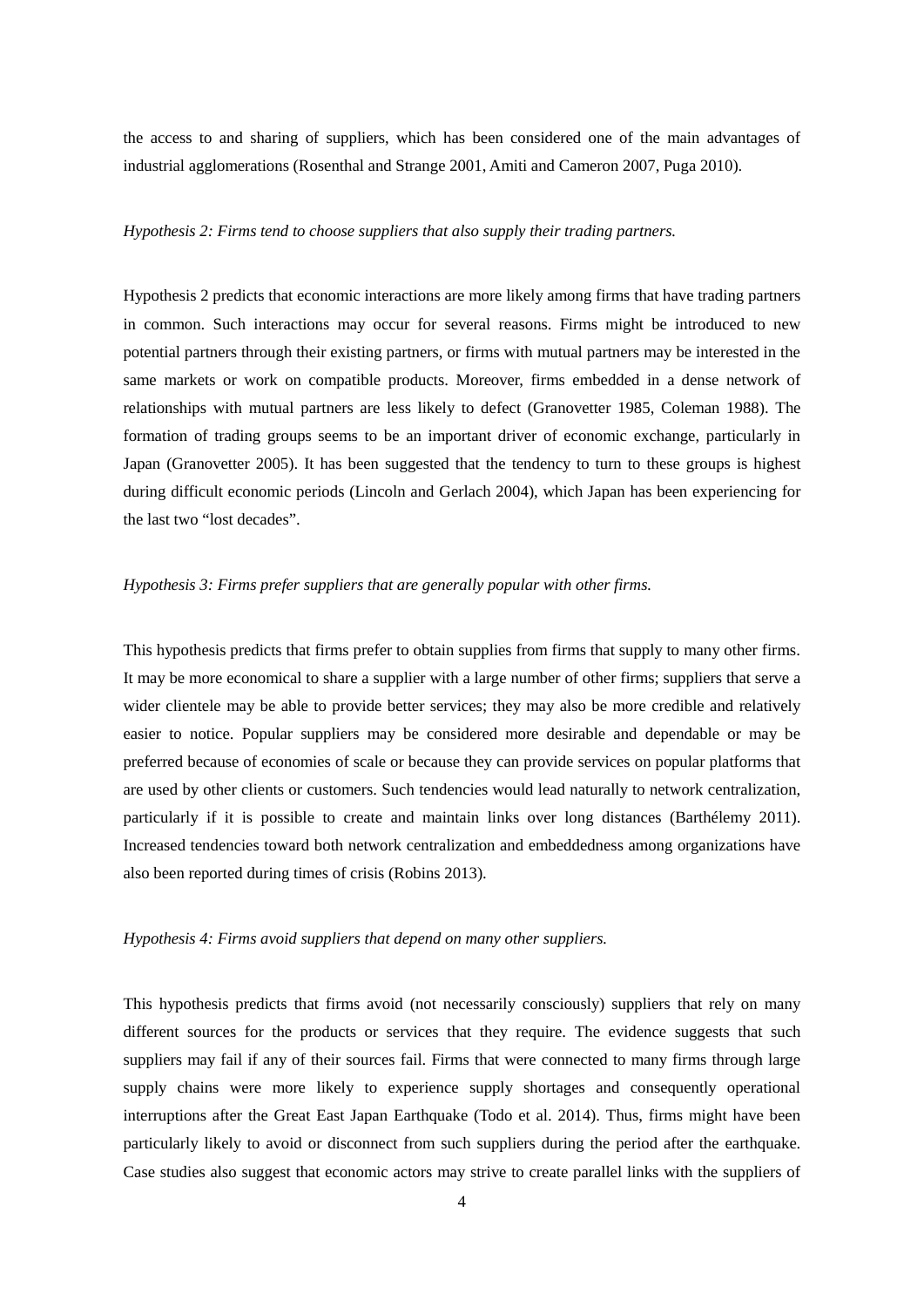their suppliers with the aim of bypassing intermediaries [\(Tallontire 2000\)](#page-15-4). From an analytical perspective, the avoidance of suppliers with too many independent sources and the creation of shortcuts to bypass intermediaries both empirically manifest as minimizing the number of firms at distance two in longitudinal networks. Both of these tendencies also lead to clustering.

As a competing hypothesis to that discussed immediately above, firms might prefer suppliers with diverse sources that cannot be directly accessed, and intermediaries may add value and thus tend not to be bypassed by direct trading and by forming redundant links [\(Bailey and Bakos 1997\)](#page-12-12).

## **3. Methods**

## 3.1 Data

This study focuses on the largest firms in the Japanese economy. Of the over one million incorporated firms in Japan, we selected the 500 largest firms in terms of annual sales reported in 2010. The sample ranges from manufacturers to financial institutions and retailers. The sales of these 500 companies amount to approximately one-third of national sales [\(Tokyo Shoko Research 2010, Table 1\)](#page-15-5). Economic research on interfirm interactions appears to typically focus on samples of firms within the same industry, but we did not limit this sample to a specific industry because effective supply chain management requires partnerships and strategic alliances with stakeholders and intermediaries across sectors [\(Cooper et al. 1997,](#page-13-14) [Ellram and Cooper 1990\)](#page-13-15). Moreover, "horizontal" *keiretsu* linkages among firms in different industries are considered to be particularly important for the functioning of the Japanese economy [\(Lincoln and Gerlach 2004\)](#page-13-11). These interindustry links are known to provide support to firms in need during difficult economic periods [\(Lincoln and Gerlach 2004\)](#page-13-11). From the perspective of vulnerability to disasters, interindustrial linkages are crucial: the failure of an electricity, transportation, or communication services provider may disrupt the operations of groups of otherwise disconnected manufacturers or retailers.

The chosen sample size is large enough to include interconnected firms from a variety of industries and regions, but it still allows for the necessary analytic assumption that any actor can reasonably evaluate any other actor in the selection of network partners. This assumption would be less plausible with larger samples and would thus make the modeling of network evolution less realistic. (Incidentally, "500" is also a popular cut-off point in rankings of major corporations, e.g., S&P 500, Fortune 500, or Financial Times 500.)

The selected firms' representatives were interviewed face to face about their transaction partners by Tokyo Shoko Research agency. The first wave of data gathering was undertaken between March 2010 and March 2011. The second wave of data gathering was undertaken between March 2011 and March 2012. The time between the two surveys was 12 months or more for 98% of the companies. In this paper, we refer to the data collected from the first wave as "2010 data" and the data collected from the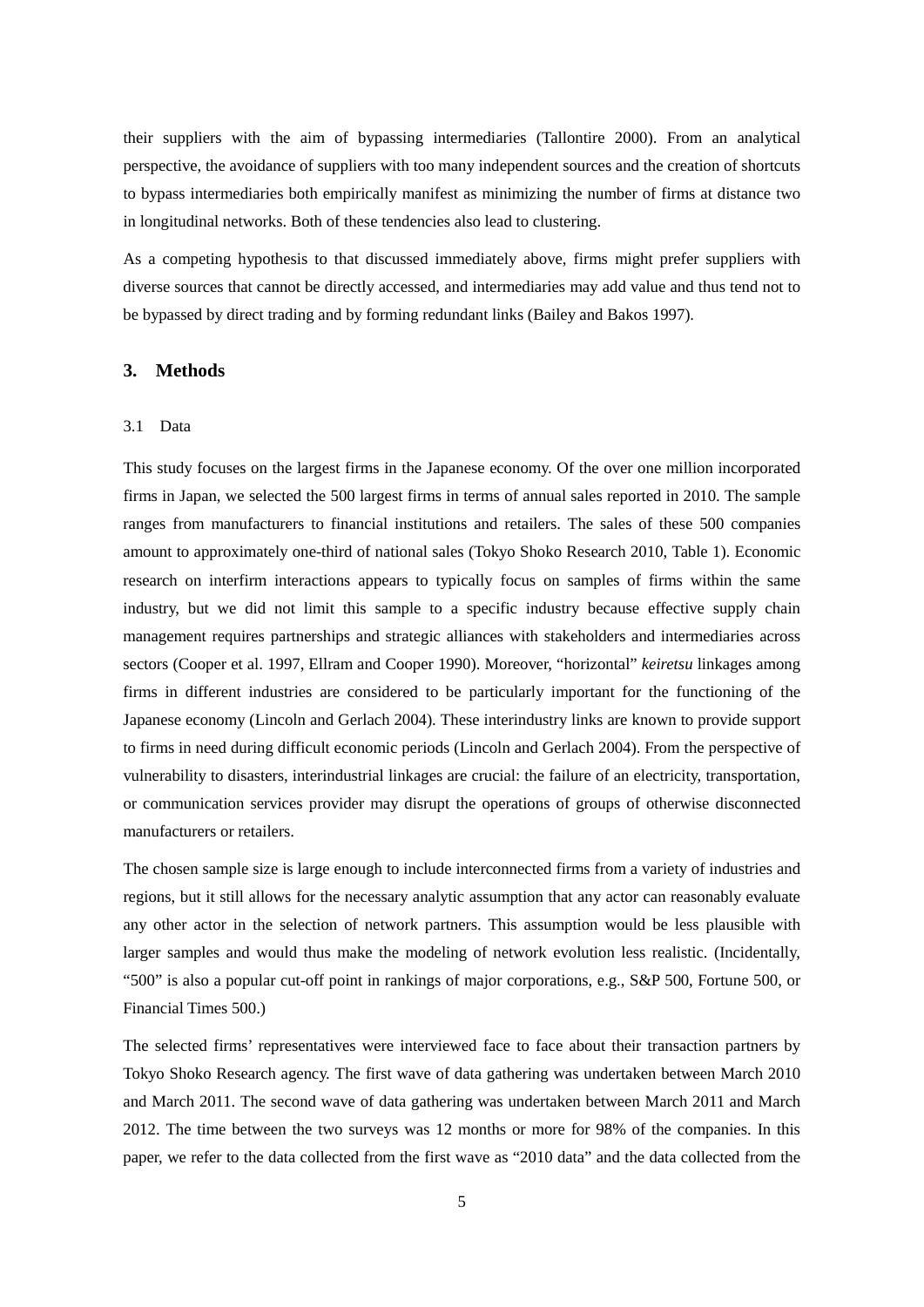second wave as "2011 data". The informants were asked to name up to 24 of their main suppliers or buyers of goods or services. No other details about the interactions (such as the volumes of the transactions) were requested. Links to companies outside the top 500 firms are not considered in the present analysis.

Most of the companies in the sample have headquarters in the Tokyo Metropolitan Region (334) or its vicinity (24 firms have headquarters in Kanagawa, Chiba, Kawasaki, and Saitama). The second most popular location is Osaka (53). The remainder of the companies are scattered around Japan. Only four of the top 500 firms have headquarters in Tohoku region prefectures, which was the region that suffered direct physical damage from the Great East Japan Earthquake and tsunami. We found no relevant changes for these companies for this period (except for one link, all these companies maintained the same number of suppliers and clients in both years and their aggregate sales changed by only 1.5% between the two years); therefore, we do not treat these firms in any special way in the analysis.

Addresses of all headquarters were converted to geographical coordinates [\(using a service provided by](#page-12-13)  [Center for Spatial Information Science, University of Tokyo\)](#page-12-13) from which the straight physical distance between each firm was calculated. The locations of the sample firms' branches and plants are not known, which is a limitation of this study.

[[Table 1 about here]]

## *3.2 Stochastic actor-oriented modeling*

After describing the structure and spatial distribution of the interfirm networks in 2010 and 2011, we analyze the microprocesses that lead to the observed macro network structures. Network interdependencies regarding the formation of economic interaction structures can be quantified via stochastic actor-oriented models while controlling for the possible effects of distance. Stochastic actor-oriented models are statistical parametric models for evolving networks [\(Ripley et al. 2012,](#page-14-9)  [Snijders et al. 2013\)](#page-14-10). The technical details of this approach may be found in the appendix and in the cited works of T. A. B Snijders and his colleagues [\(Snijders 2001,](#page-14-11) [Steglich et al. 2010,](#page-15-6) [Snijders et al.](#page-14-12)  [2010\)](#page-14-12). This modeling approach enables us to uncover firms' preferences in selecting their suppliers.

We assume that firms choose their suppliers to maximize their utility. Therefore, we code the observed network data for the model input such that links are directed from clients to suppliers. Furthermore, stochastic actor-oriented models are based on the assumption that actors may consider any of the other actors in the entire network to be their potential partners; this assumption seems reasonable given the limited sample of major players in the economy. The models are constructed such that firms may choose their suppliers (i.e., their outgoing network ties) based on their individual characteristics (such as firm size or industry type), their pair-wise characteristics (such as physical distance), and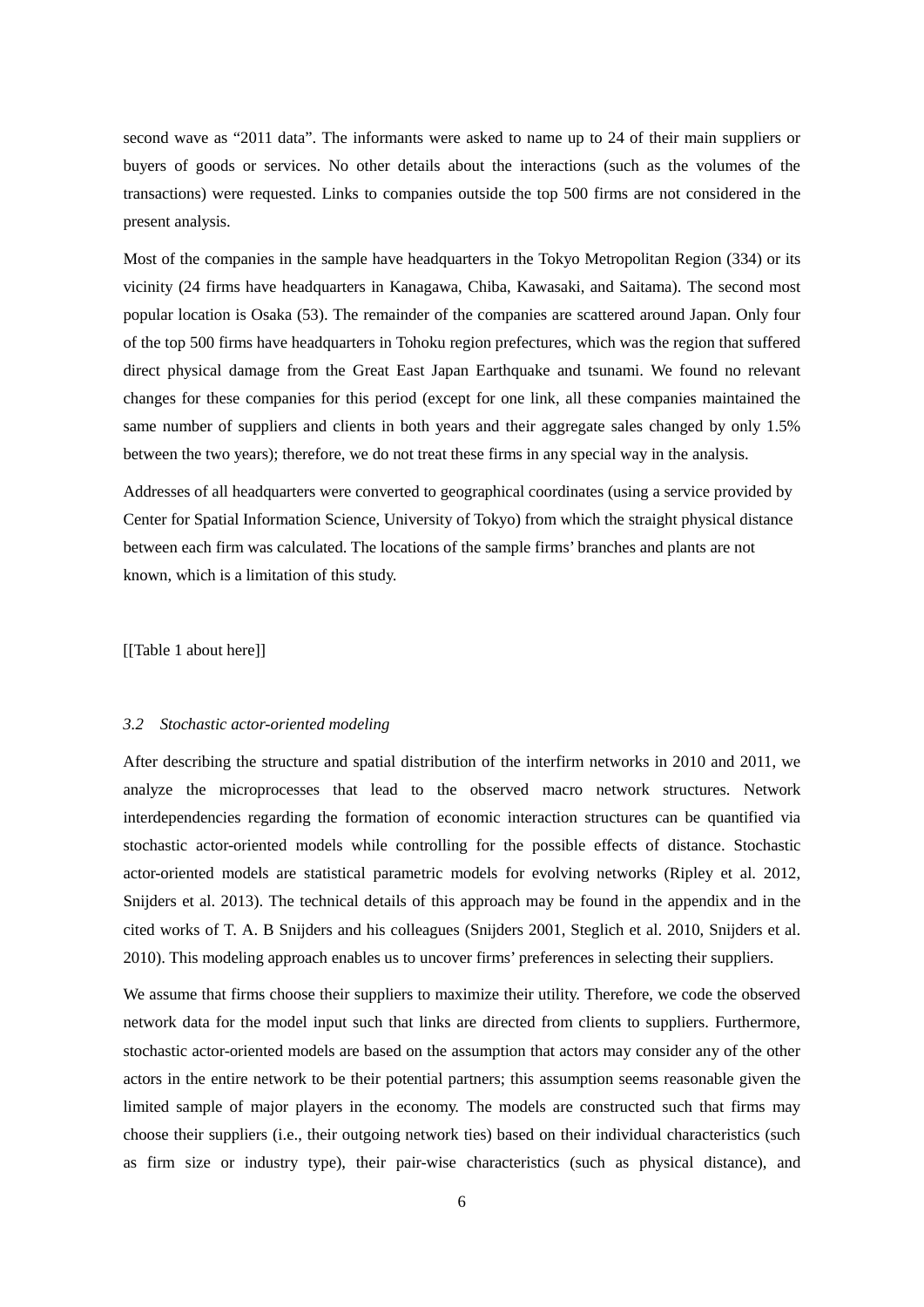endogenous network characteristics (such as the number of mutual partners with a potential supplier) (Table 2). The goal of the simulation in this study was to estimate the direction and statistical significance of these effects for the log odds of the creation and maintenance of supply-purchase links between pairs of firms in the period around the Great East Japan Earthquake.

Using methods developed by Lospinoso and Snijders [\(2011\)](#page-13-16), we tested the goodness of fit of the model on the overall fundamental network characteristics that were not explicitly modeled by any of the included micro-effects (specifically, the degree distribution, geodesic distance distribution, and triad census). Guided by our hypotheses, we searched by trial and error for a model specification with an acceptable fit. We aimed for the simulations to reproduce the fundamental network characteristics such that the observed statistics were within their 90% confidence intervals. The meaning of the effects in the final model is explained in Table 2. The fit of the models is discussed in detail in the appendix.

To estimate the log odds of an interfirm trade link in the presented models, we use the straight physical distance in the log form, which closely corresponds to the most commonly used functional form of distance in gravity models for estimating economic and social interactions [\(Preciado et al. 2012,](#page-14-13) [Daraganova et al. 2012,](#page-13-6) [Koskinen and Lomi 2013,](#page-13-7) [Wilson 1967,](#page-15-7) [Bergstrand and Egger 2007,](#page-12-14) [Woo-Sung et al. 2008,](#page-15-8) [Anderson 1979\)](#page-12-15). The marginal costs of business interactions are likely to decrease with distance as the main mode of transport and its speed changes (walking [to the next street](#page-15-9)  [block, train ride to another city, or air travel to another island; see Wilkerson 2013\)](#page-15-9). The logarithmic transformation also has desirable properties, particularly considering the centralized headquarters' locations and highly skewed distribution of distances among them. Most partners are located within 10 km from one another, but a nonnegligible number of ties span hundreds of kilometers (Table 3).

[[Table 2 about here]]

[[Table 3 about here]]

## **4. Results**

## 4.1 Descriptive results

The stability of the relations among Japanese firms even during this presumably turbulent economic period is remarkable. Although there was a sufficient amount of micro-level change in the observed networks to allow for statistical modeling with a limited number of effects (Table 4), the networks in 2010 and 2011 are almost indistinguishable in their aggregate characteristics. In both years, the average number of links per firm is approximately 4.6, and the average local clustering coefficient (i.e., the proportion of partners of each firm that are also partners with one another, calculated on an undirected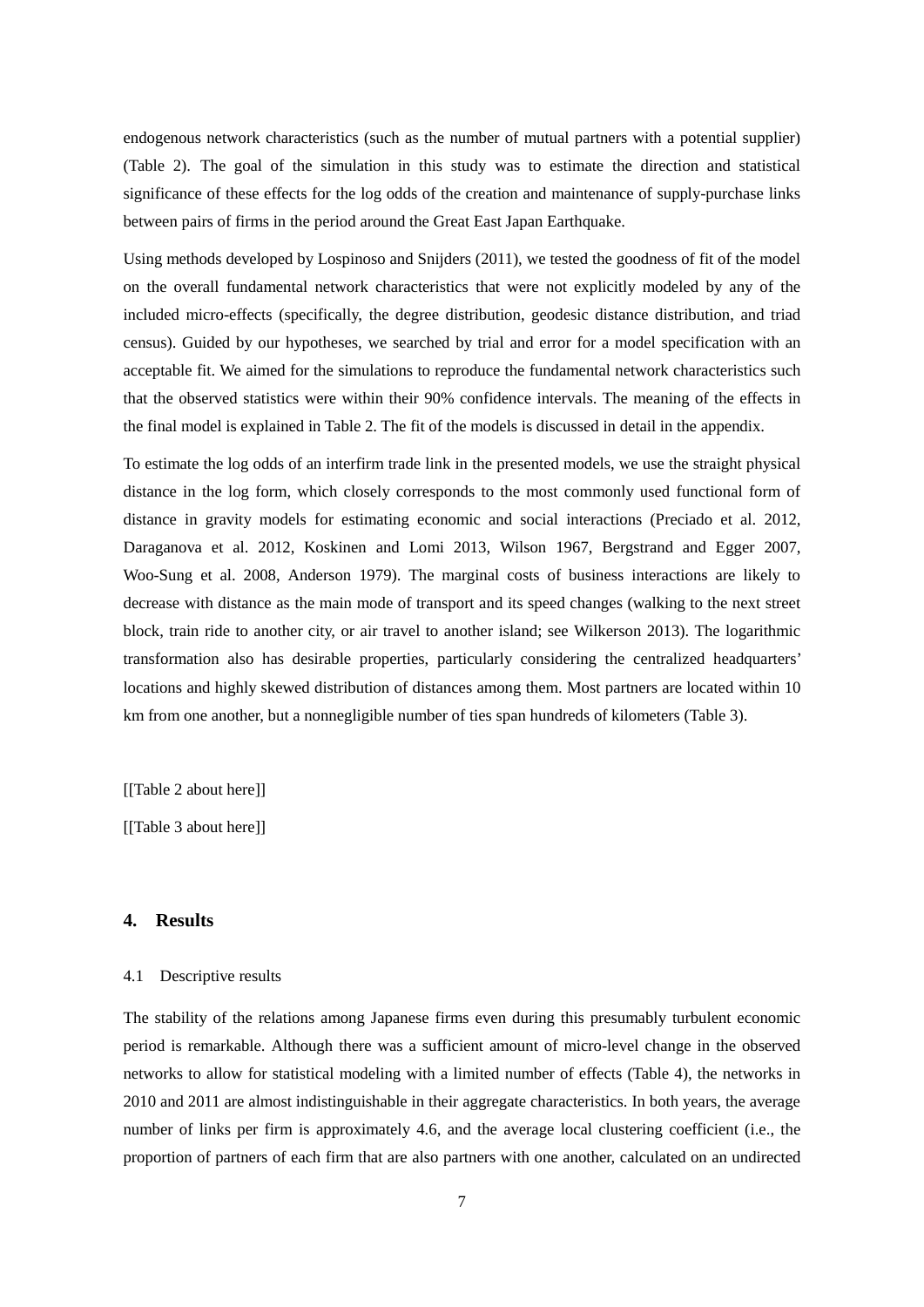network) is 0.16. This level of clustering is almost ten times higher than the expected level of clustering for a network of the same density with independent links. Furthermore, the median numbers of clients and suppliers in each industry (Table 1) and skewed degree distributions (Table 4, Figure 2) remain nearly unchanged.

Figure 1 shows the network of economic interactions on a map of Japan, and Table 3 quantitatively illustrates the extreme extent of geographical concentration of the headquarters of the largest Japanese companies. Half of the headquarters for the top 500 firms are located within a 4.3 km radius of the most centrally located firm in Tokyo. Most of the top 500 firms are located more than 968 km from the most remote firm.

As a result, most links are short in geographical distance. In both years, one-half of trading partners had headquarters within 10 km from one another. (The most proximate trading partners are located in the same block; the average is approximately 160 km; and the most distant partners trade between the northeast and southwest corners of the main island of Honshu and are over 1000 km apart; Table 3.) The relation between geographical and network centrality is not straightforward. For example, the headquarters of the largest financial and medical institutions agglomerate in the center of Tokyo close to individual customers and public institutions. However, most of these institutions do not have trading links with other top 500 corporations. Additionally, firms providing "professional services" (e.g., recruitment or advertisement) and entertainment are geographically central but peripheral in the network of interactions among major firms (Table 1).

Large energy firms are idiosyncratic. In contrast to other sectors, the energy sector in Japan is highly geographically decentralized, and the headquarters of major firms in the energy sector do not agglomerate in the capital region (Figure 1; Table 1). The energy firms in the sample include electric power firms and gas firms, and these firms have a notably high number of connections to other firms. They are not only among the main suppliers of many large firms (which is explainable by the importance of energy for industrial production) but also important clients of numerous other firms. Because of their distinct geographical and network characteristics, we pay special attention to energy firms in the main statistical analysis.

Figure 3 displays the 1-step and 2-step neighborhoods of an energy company. Interindustrial links, which are neglected in network studies on single industries, can be observed in this image. Although we do not have data related to the types of goods and services "flowing" through these links, these flows likely relate to the procurement of construction services to build facilities and the purchase of equipment and fuel from manufacturers, general contractors, and trading companies. On the client side, these links may relate to the distribution of energy to factories, construction sites, or offices. The failure or success of such an energy firm would affect major firms from diverse sectors both upstream and downstream.

## [[Figure 1 about here]]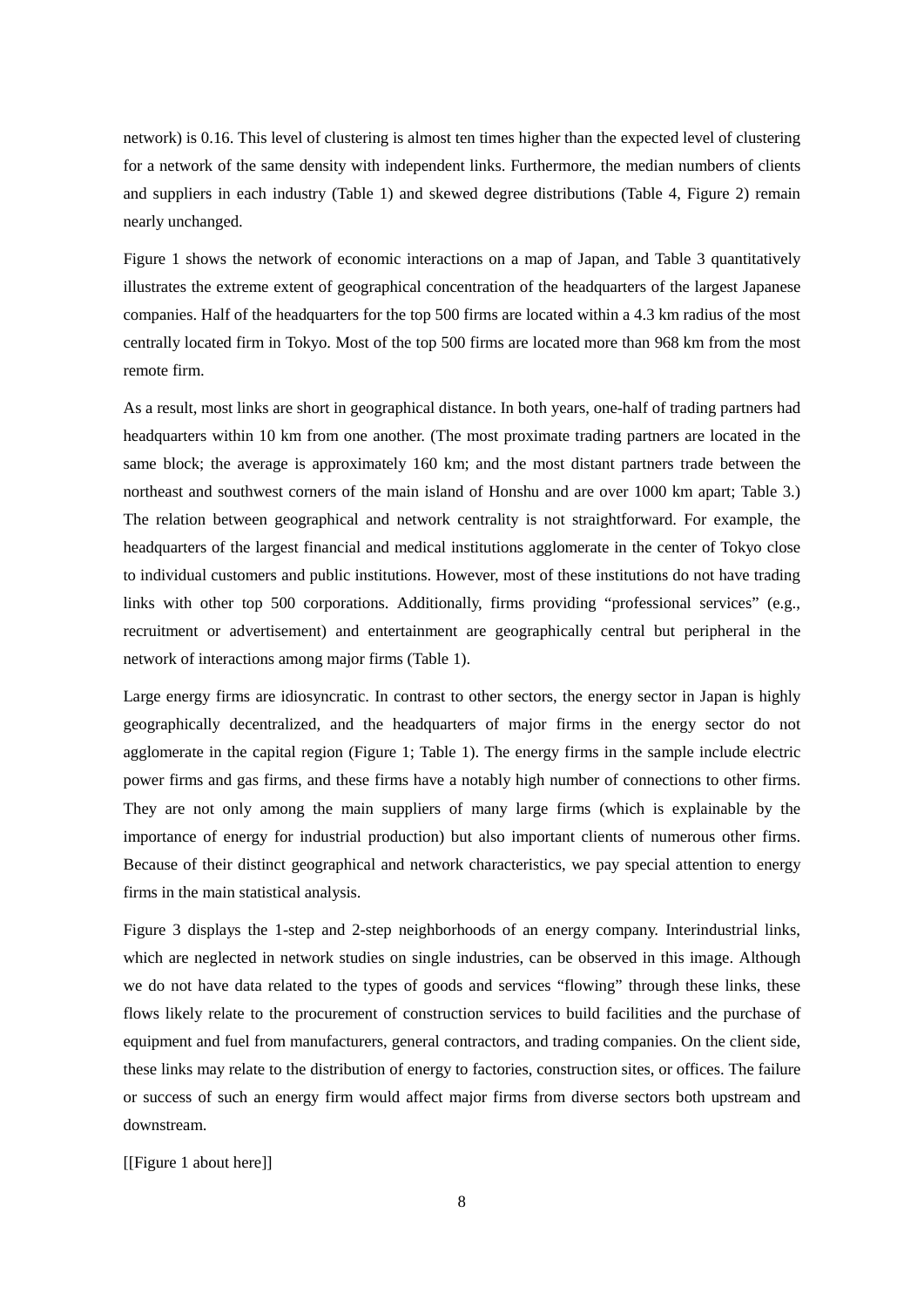[[Figure 2 about here]] [[Table 3 about here]] [[Table 4 about here]]

#### 4.2 Estimation results

In this section, the effects of network interdependencies on the formation of trade structures are assessed by using stochastic actor-oriented models. First, we present a model in which we control for the general network density and include the effects of distance and firm size, as proxied by sales (Model 1 in Table 5).

The distance between headquarters does not have a clear impact on links between energy firms and nonenergy firms. As discussed above, energy firms have headquarters attached to their regions of origin, whereas nonenergy firms tend to concentrate in the largest urban agglomerations. However, the distance between headquarters has a significantly negative relationship on with the probability of links between pairs of nonenergy firms (which form the vast majority of links) and the probability of links between pairs of energy firms.

To illustrate the relative strength of the coefficient estimates for distance (-0.324) and firm size (0.186), let us consider a firm that chooses between suppliers A and B. The firm would choose either A or B with a similar probability if the distance to A was half of that to B but if B was three times the size of A, ceteris paribus. [1](#page-9-0)

In Model 2, we add endogenous network effects, which improve the fit of the model (Model 2 in Table 5; Appendix). The addition of these network interdependencies weakens the distance effect below the threshold of significance for this dataset with a limited amount of network change. The tendency of energy firms to reach more suppliers during this period also becomes insignificant under this model.

The following section reports the implications of the estimation results for the research hypotheses.

*Hypothesis 1*: Two firms may be both suppliers and client to one another. Reciprocity drives the formation of trading networks, and firms are more likely to buy goods and services from partners that buy goods and services from them.

*Hypothesis 2*: Firms prefer suppliers when they have clients in common with one another. (See the positively significant effect of transitive mediated triplets in Table 5.)

*Hypothesis 3*: When supplier size is controlled for, popular suppliers that are shared by many firms are

(Distance to A / Distance to B)  $\land$  (0.324 / 0.186) = (Size A / Size B)

 $\overline{a}$ 

<span id="page-9-0"></span><sup>1</sup> Both distance and size are included in the model in their logarithmic form. Two options have identical expected utility if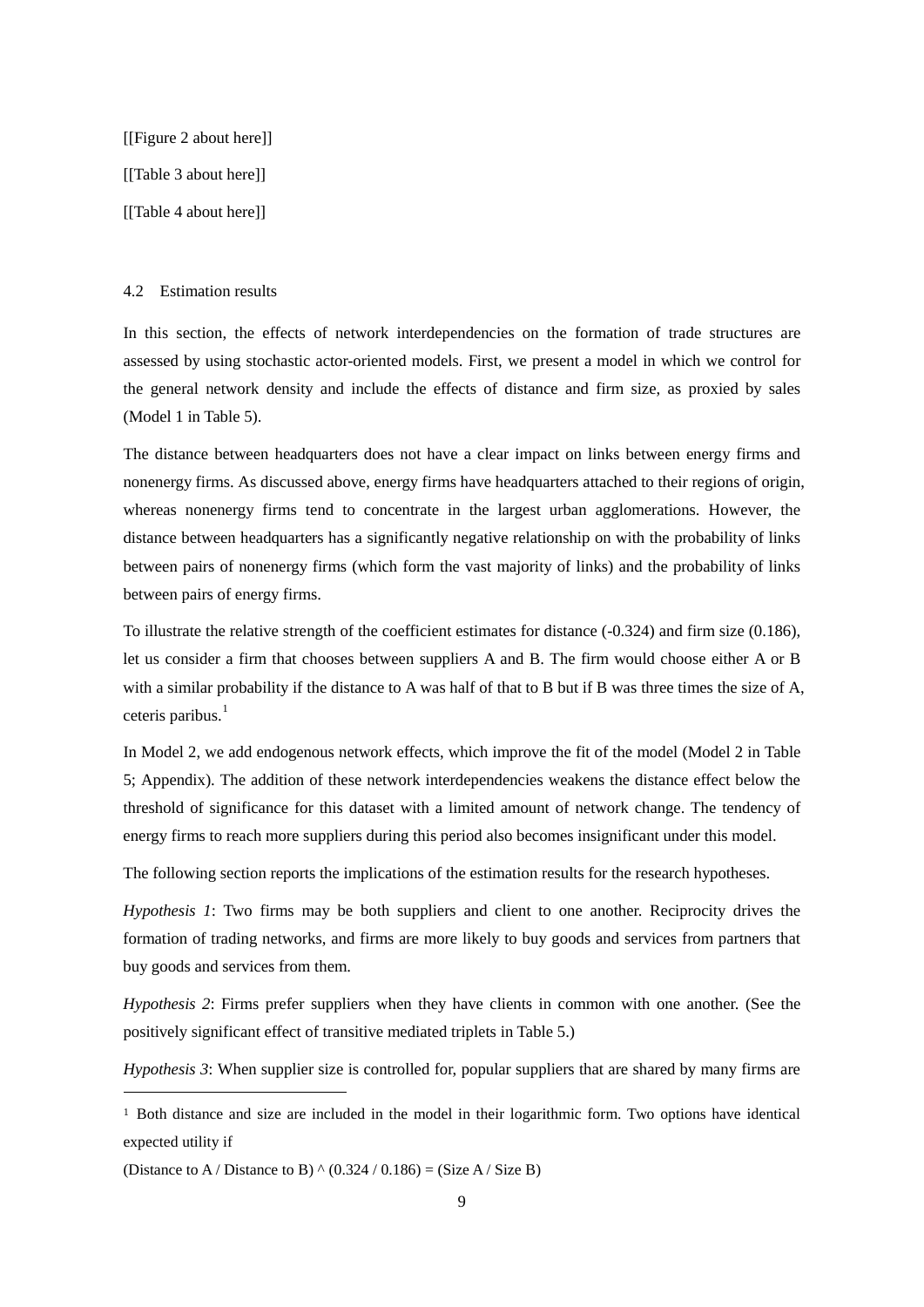particularly sought out (expressed by the positively significant indegree popularity effect).

*Hypothesis 4*: Firms attempt to minimize (not necessarily purposely) the number of independent suppliers that supply their suppliers (expressed by the negatively significant "number of actors at distance two effect").

After endogenous effects are accounted for, the effect of client size becomes negatively significant. This effect is negatively correlated with the transitive mediated triplets  $(r = -0.35)$  and positively correlated with the number of actors at distance two  $(r = 0.20)$ . This association with effects representing network closure (the latter effect inversely) suggests that smaller companies in the sample are particularly constrained by the existing clique structures of companies.

## **5. Ties that bind: discussion and conclusion**

Major Japanese firms agglomerate their headquarters in space. The descriptive and estimation results jointly suggest that endogenous network processes operating on the clustered network structure that was formed among the spatially concentrated firms in the network sustain short links within network clusters and discourage the creation of long links to outsiders.

These results provide empirical evidence that trade links are not statistically independent, which is an assumption that is commonly made in regression analyses on trade. The confirmed tendency toward bidirectional trade and the formation of loops suggests that "supply chains" are not simply connected chains of firms through which goods flow from one side to the other. The observed creation of company cliques, loops, and bidirectional trade links may be motivated by a collective identity and a mutual exchange of favors among groups of long-term associates [\(Lincoln and Gerlach 2004\)](#page-13-11).

We find no evidence that the tendencies toward clustering and centralization and the prominence of energy companies are unique to this period around the Great East Japan Earthquake. Clustering, and degree distribution skewness have not increased after the disaster (Table 1, Table 4). Instead, the already highly uneven popularity of suppliers and the clustered nature of the original economic network were sustained by the endogenous micromechanisms. Although hundreds of links changed during the observed period (Table 4), new link creation and old link dissolution tended to maintain the original macro network patterns. Firms tended to form alliances within the same groups and with established and prominent firms.

Sharing suppliers is considered to be an important driver of industrial agglomeration [\(Rosenthal and](#page-14-6)  [Strange 2001,](#page-14-6) [Amiti and Cameron 2007,](#page-12-9) [Puga 2010\)](#page-14-7). Major Japanese companies prefer to "share" suppliers with many other firms and prefer suppliers that also share their suppliers within the group over independent sources outside the trusted company clique. The observed tendencies suggest that links are likely to be created among actors and in parts of the network in which there are links already.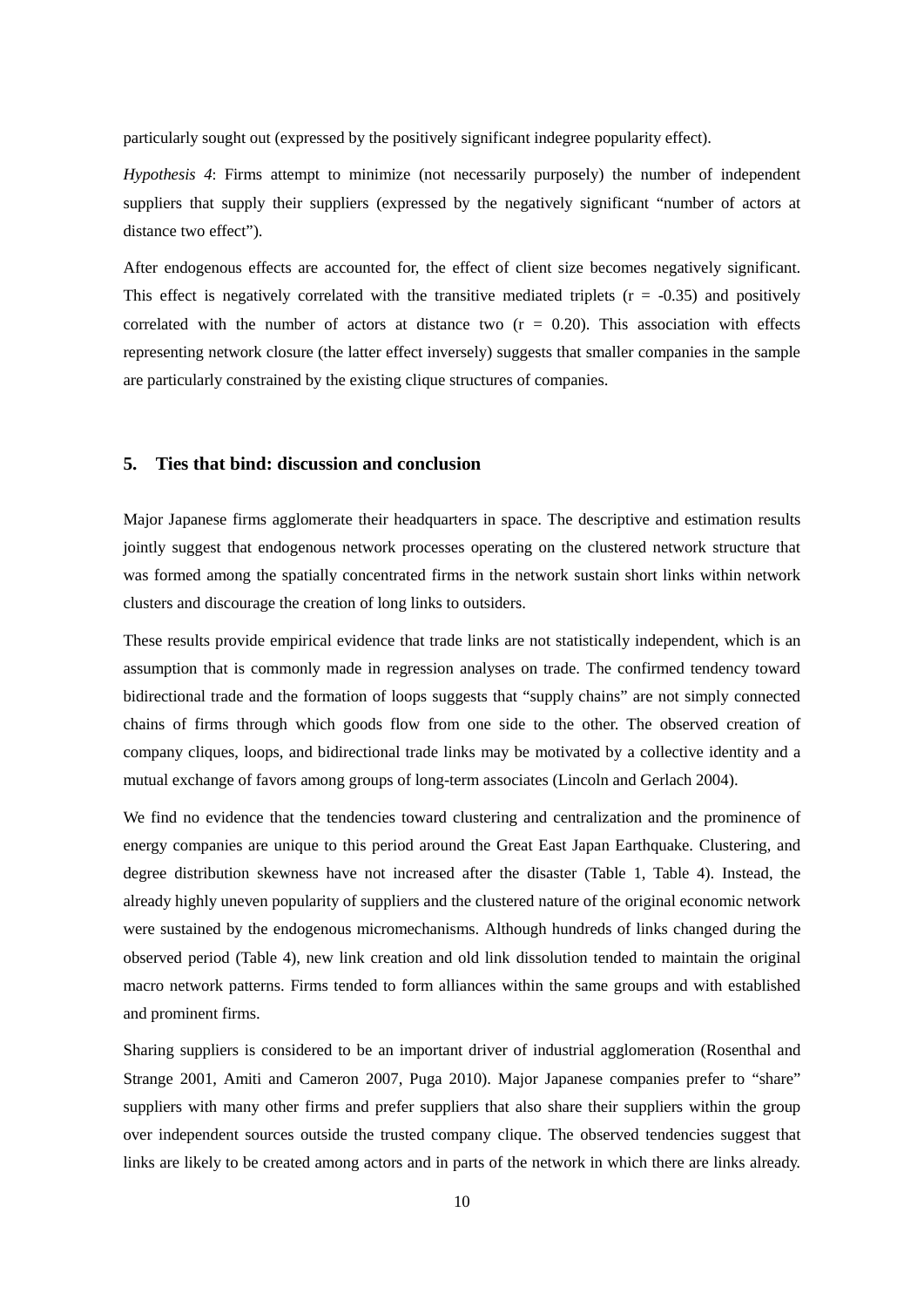The resulting locally dense network structures may promote group identity, foster generalized trust, and lower transaction costs. Membership in such groups also provides access to inside information [\(Kim](#page-13-17)  [and Nofsinger 2005\)](#page-13-17). However, such partnerships may be difficult to reconfigure in times of need [\(Granovetter 2005\)](#page-13-13). The identified mechanism sustains the status quo of the established groups with advantageous positions in the existing network and may limit the diversity of available resources and information among Japanese firms, which may be a source of vulnerability in a rapidly changing environment. These findings echo the findings of Lincoln and Gerlach (2002) that the largest Japanese manufacturing firms are embedded in network structures that offer only limited degrees of freedom.

It has been suggested that new firms are important for the revitalization of the Japanese economy [\(Motohashi 2008\)](#page-14-14). However, without policies facilitating new firm entry, new actors and outsiders face an uphill battle in an environment that is characterized by networks of long-term relationships and preferences for established groups and well-recognized firms.

These tendencies combined with the extreme geographical clustering of the largest headquarters may be a source of vulnerability to natural disasters for Japanese firms. Mega-suppliers or entire industrial clusters might be damaged if a disaster hits a main urban center in Japan, such as Tokyo, which lies on a major earthquake fault [\(Sato et al. 2005\)](#page-14-15).

Energy firms are an exception. In contrast to major firms in other sectors, the headquarters of major energy firms are distributed across all the regions of Japan. Supporting the development of business centers in other vital sectors outside Tokyo is also worth consideration. However, under the current network conditions in Japan, most major firms would be unlikely to accept the cost of formal and informal interactions over longer distances with firms and governmental institutions in Tokyo [\(Lincoln](#page-13-11)  [and Gerlach 2004\)](#page-13-11), unless a critical mass of industrial headquarters and institutions are attracted to new locations.

These uncovered interfirm and interindustry network and geographical mechanisms may or may not be unique to Japan. There remains a need for comparative studies of network evolution in the literature; with increasingly available panel data on interfirm interactions and methods for analysis of such data, comparisons with the present results should become possible in the future.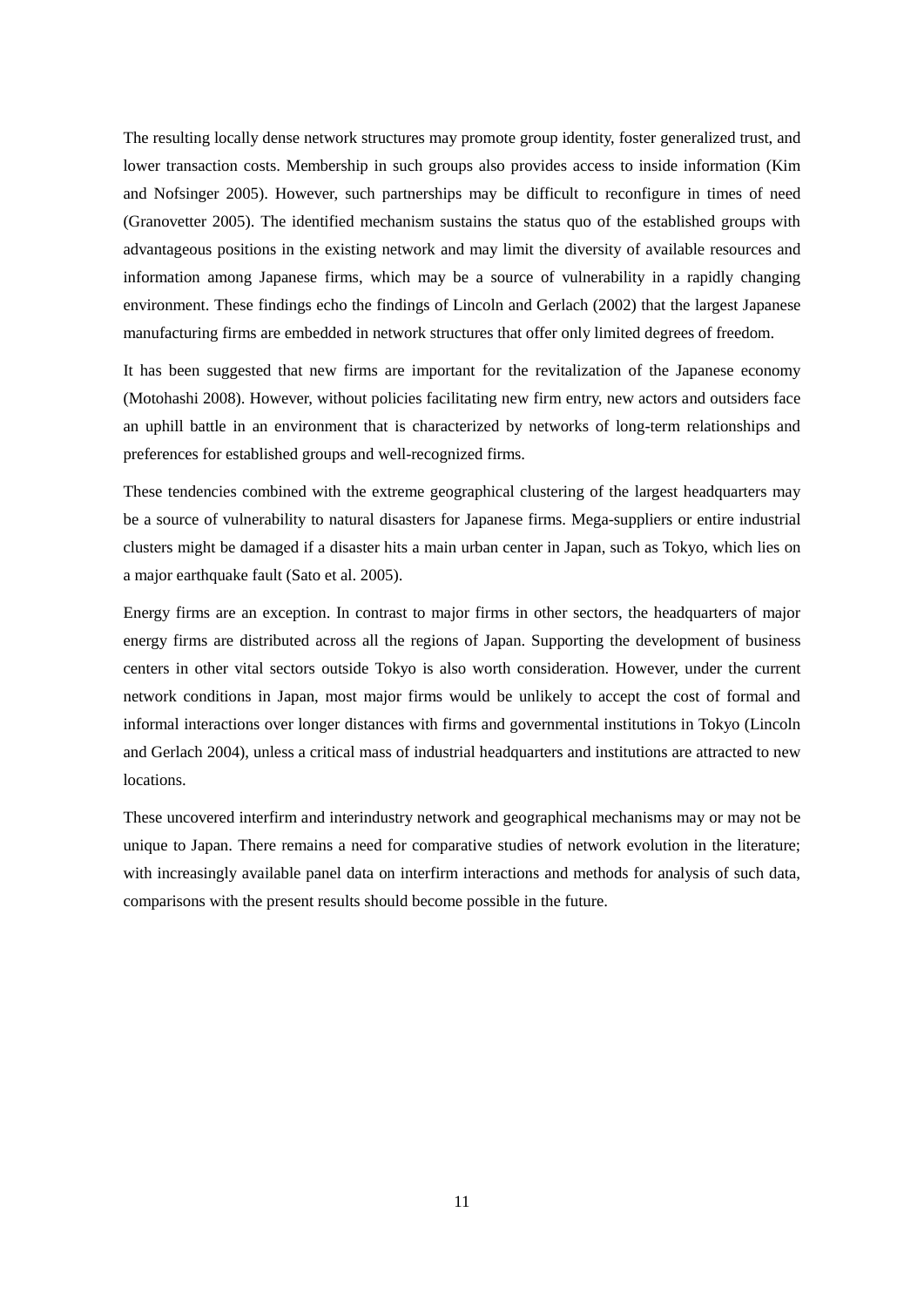## **References**

## **References**

- <span id="page-12-2"></span>Albert, R., H. Jeong, and A.-L. Barabási. 2000. Error and attack tolerance of complex networks. *Nature* 406(6794): 378-382.
- <span id="page-12-9"></span>Amiti, M., and L. Cameron. 2007. Economic Geography and Wages. *Review of Economics and Statistics* 89(1): 15-29.
- <span id="page-12-15"></span>Anderson, J. E. 1979. A Theoretical Foundation for the Gravity Equation. *The American Economic Review* 69(1): 106-116.
- <span id="page-12-0"></span>Aoyama, H., Y. Fujiwara, Y. Ikeda, H. Iyetomi, and W. Souma. 2010. *Econophysics and companies: Statistical life and death in complex business networks,* Cambridge, Cambridge University Press.
- <span id="page-12-12"></span>Bailey, J. P., and J. Y. Bakos. 1997. An Exploratory Study of the Emerging Role of Electronic Intermediariations and Policy. *International Journal of Electronic Commerce* 19(5): 406-417.
- <span id="page-12-11"></span>Barthélemy, M. 2011. Spatial networks. *Physics Reports* 499(1–3): 1-101.
- <span id="page-12-14"></span>Bergstrand, J. H., and P. Egger. 2007. A knowledge-and-physical-capital model of international trade flows, foreign direct investment, and multinational enterprises. *Journal of International Economics* 73(2): 278-308.
- <span id="page-12-3"></span>Cairncross, F. 2001. *The death of distance 2.0,* New York and London, Texere.
- <span id="page-12-1"></span>Canals, C., X. Gabaix, J. M. Vilarrubia, and D. E. Weinstein. 2007. Trade Patterns, Trade Balances and Idiosyncratic Shocks. *Banco de España Research Paper No. WP-0721*
- <span id="page-12-8"></span>Caplow, T., and R. Forman. 1950. Neighborhood interaction in a homogeneous community. *American Sociological Review* 15(3): 357-366.
- <span id="page-12-7"></span>Carrasco, J.-A., and E. J. Miller. 2008. The social dimension in action: A multilevel, personal networks model of social activity frequency between individuals. *Transportation research Part A* 4390-104.
- <span id="page-12-4"></span>Carrasco, J. A., B. Hogan, B. Wellman, and E. J. Miller. 2008a. Agency in social activity interactions: the role of social networks in time and space. *Tijdschrift voor Economische en Sociale Geografie* 99(5): 562-583.
- <span id="page-12-5"></span>Carrasco, J. A., and E. J. Miller. 2006. Exploring the propensity to perform social activities: a social network approach. *Transportation* 33463-480.
- <span id="page-12-6"></span>Carrasco, J. A., E. J. Miller, and B. Wellman. 2008b. How far and with whom do people socialize? Empirical evidence about distance between social network members. *Transportation Research Record: Journal of the Transportation Research Board* (2076): 114-122.
- <span id="page-12-13"></span>Center for Spatial Information Science. *University of Tokyo <http://newspat.csis.u-tokyo.ac.jp/geocode/>* [Online].
- <span id="page-12-10"></span>Coleman, J. S. 1988. Social Capital in the Creation of Human Capital. *American Journal of Sociology* 94(ArticleType: research-article / Issue Title: Supplement: Organizations and Institutions: Sociological and Economic Approaches to the Analysis of Social Structure / Full publication date: 1988 / Copyright © 1988 The University of Chicago Press): S95-S120.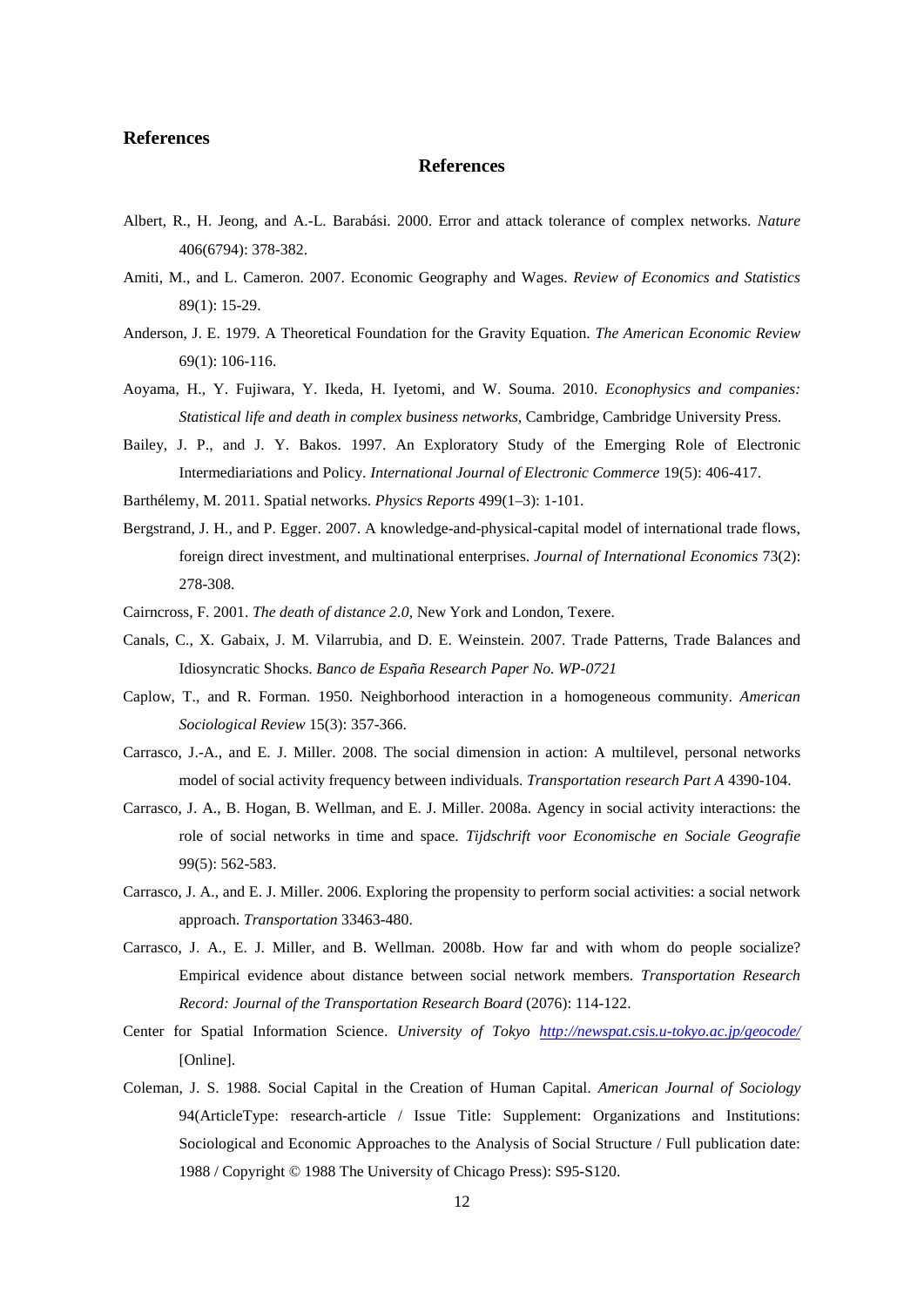- <span id="page-13-14"></span>Cooper, M. C., D. M. Lambert, and J. D. Pagh. 1997. Supply Chain Management: More Than a New Name for Logistics. *International Journal of Logistics Management* 8(1): 1-14.
- <span id="page-13-6"></span>Daraganova, G., P. Pattison, J. Koskinen, B. Mitchell, A. Bill, M. Watts, and S. Baum. 2012. Networks and geography: Modelling community network structures as the outcome of both spatial and network processes. *Social Networks* 34(1): 6-17.
- <span id="page-13-5"></span>Duranton, G., and H. G. Overman. 2005. Testing for Localization Using Micro-Geographic Data. *The Review of Economic Studies* 72(4): 1077-1106.
- <span id="page-13-15"></span>Ellram, L. M., and M. C. Cooper. 1990. Supply Chain Management, Partnership, and the Shipper - Third Party Relationship. *International Journal of Logistics Management* 1(2): 1-10.
- <span id="page-13-1"></span>Friedman, T. L. 2005. *The World Is Flat: A Brief History of the Twenty-first Century,* New York, Farrar, Straus and Giroux.
- <span id="page-13-9"></span>Fujita, M., and J.-F. Thisse. 2013. *Economics of Agglomeration: Cities, Industrial Location, and Globalization,* Cambridge, Cambridge University Press.
- <span id="page-13-0"></span>Gabaix, X. 2011. The Granular Origins of Aggregate Fluctuations. *Econometrica* 79(3): 733-772.
- <span id="page-13-4"></span>Gonzalez, M. C., C. A. Hidalgo, and A.-L. Barabasi. 2008. Understanding individual human mobility patterns. *Nature* 453(7196): 779-782.
- <span id="page-13-12"></span>Granovetter, M. 1985. Economic Action and Social Structure: The Problem of Embeddedness. *American Journal of Sociology* 91(3): 481-510.
- <span id="page-13-13"></span>Granovetter, M. 2005. Business groups and social organization. *In:* Smelser, N. J. & Swedberg, R. (eds.) *The handbook of economic sociology.* Princeton: Princeton University Press.
- <span id="page-13-2"></span>Greenbaum, S. D., and P. E. Greenbaum. 1985. The ecology of social networks in four urban neighborhoods. *Social Networks* 7(1): 47-76.
- <span id="page-13-18"></span>Hintze, J. L., and R. D. Nelson. 1998. Violin Plots: A Box Plot-Density Trace Synergism. *The American Statistician* 52(2): 181-184.
- <span id="page-13-3"></span>Hipp, J. R., and A. J. Perrin. 2009. The simoultaneous effects of social distance and physical distance on the formation of neighborhood ties. *City & Community* 8(1): 5-25.
- <span id="page-13-17"></span>Kim, K. A., and J. R. Nofsinger. 2005. Institutional Herding, Business Groups, and Economic Regimes: Evidence from Japan. *The Journal of Business* 78(1): 213-242.
- <span id="page-13-7"></span>Koskinen, J., and A. Lomi. 2013. The Local Structure of Globalisation - The Network Dynamics of Foreign Direct Investments in the International Electricity Industry. *Journal of Statistical Physics* 151(3-4): 523-548.
- <span id="page-13-11"></span>Lincoln, J., and M. Gerlach. 2004. *Japan's network economy: Structure, persistence, and change,*  Cambridge, Cambridge University Press.
- <span id="page-13-16"></span>Lospinoso, J. A., and T. a. B. Snijders. 2011. Goodness of fit for social network dynamics. *Sunbelt XXXI.* St. Pete's beach Florida.
- <span id="page-13-8"></span>Matous, P., Y. Todo, and D. Mojo. 2013. Boots are made for walking: interactions across physical and social space in infrastructure-poor regions. *Journal of Transport Geography* 31(0): 226-235.
- <span id="page-13-10"></span>Mentzer, J. T., W. Dewitt, J. S. Keebler, S. Min, N. W. Nix, C. D. Smith, and Z. G. Zacharia. 2001. Defining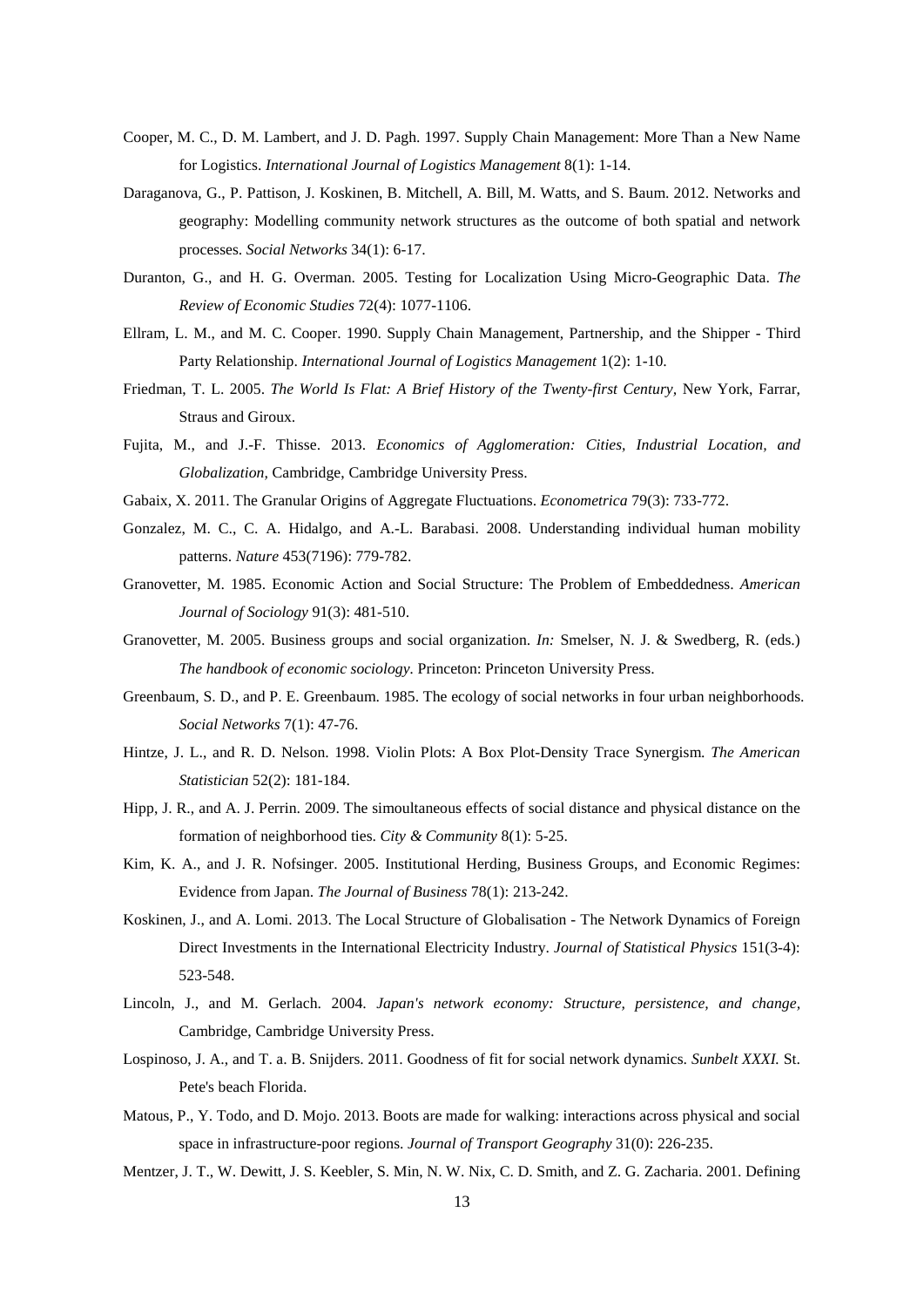supply chain management. *Journal of Business Logistics* 22(2): 1-25.

- <span id="page-14-14"></span>Motohashi, K. 2008. Growing R&D collaboration of Japanese firms and policy implications for reforming the national innovation system. *Asia Pacific Business Review* 14(3): 339-361.
- <span id="page-14-5"></span>Nakajima, K., Y. Saito, and I. Uesugi. 2012. Localization of interfirm transaction relationships and industry agglomeration. *RIETI Discussion Paper Series.* Tokyo: The Research Institute of Economy, Trade and Industry.
- <span id="page-14-4"></span>Onnela, J.-P., S. Arbesman, M. C. González, A.-L. Barabási, and N. A. Christakis. 2011. Geographic Constraints on Social Network Groups. *PLoS ONE* 6(4): e16939.
- <span id="page-14-2"></span>Preciado, P., T. a. B. Snijders, W. J. Burk, H. Stattin, and M. Kerr. Does proximity matter? Distance dependence of adolescent friendships. *Social Networks* In Press, Corrected Proof.
- <span id="page-14-13"></span>Preciado, P., T. a. B. Snijders, W. J. Burk, H. Stattin, and M. Kerr. 2012. Does proximity matter? Distance dependence of adolescent friendships. *Social Networks* 34(1): 18-31.
- <span id="page-14-7"></span>Puga, D. 2010. The magnitude and causes of agglomeration economies. *Journal of Regional Science* 50(1): 203-219.
- <span id="page-14-16"></span>Ripley, R., T. a. B. Snijders, Z. Boda, A. Voros, and P. Preciado. 2013. Manual for RSiena Oxford: University of Oxford.
- <span id="page-14-9"></span>Ripley, R., T. a. B. Snijders, and P. Preciado. 2012. Manual for SIENA version 4. Oxford: University of Oxford.
- <span id="page-14-8"></span>Robins, G. 2013. Network governance of environmental systems: Structure, culture and effectiveness, day-to-day and in disasters. *paper presented at Xi'an INSNA Conference.* Xi'an.
- <span id="page-14-6"></span>Rosenthal, S. S., and W. C. Strange. 2001. The Determinants of Agglomeration. *Journal of Urban Economics* 50(2): 191-229.
- <span id="page-14-15"></span>Sato, H., N. Hirata, K. Koketsu, D. Okaya, S. Abe, R. Kobayashi, M. Matsubara, T. Iwasaki, T. Ito, T. Ikawa, T. Kawanaka, K. Kasahara, and S. Harder. 2005. Earthquake Source Fault Beneath Tokyo. *Science* 309(5733): 462-464.
- <span id="page-14-0"></span>Sato, Y. 2012. The impact of the Great East Japan Earthquake on companies in the non-affected areas: Structure of the inter-company network of supply chains and its implication,. *RIETI Discussion Paper Series* 12-J-020.
- <span id="page-14-1"></span>Schaefer, D. R. 2012. Youth co-offending networks: An investigation of social and spatial effects. *Social Networks* 34(1): 141-149.
- <span id="page-14-11"></span>Snijders, T. a. B. 2001. The statistical evaluation of social network dynamics. *Sociological Methodology* 31(1): 361-395.
- <span id="page-14-10"></span>Snijders, T. a. B., A. Lomi, and V. J. Torló. 2013. A model for the multiplex dynamics of two-mode and one-mode networks, with an application to employment preference, friendship, and advice. *Social Networks* 35(2): 265-276.
- <span id="page-14-12"></span>Snijders, T. a. B., G. G. Van De Bunt, and C. E. G. Steglich. 2010. Introduction to stochastic actor-based models for network dynamics. *Social Networks* 32(1): 44-60.
- <span id="page-14-3"></span>Song, C., Z. Qu, N. Blumm, and A.-L. Barabási. 2010. Limits of predictability in human mobility. *Science*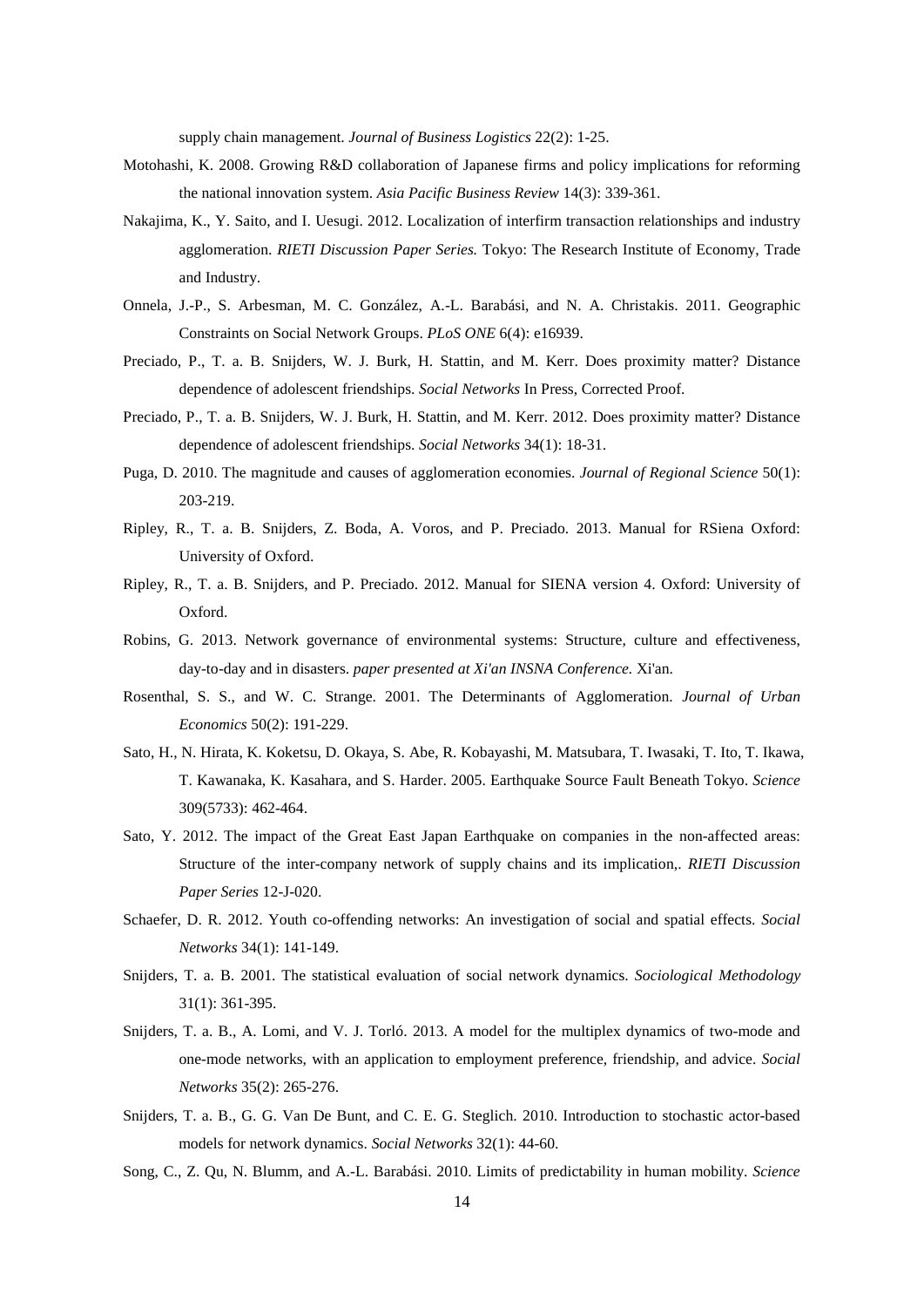327(5968): 1018-1021.

- <span id="page-15-6"></span>Steglich, C., T. a. B. Snijders, and M. Pearson. 2010. Dynamic networks and behavior: Separating selection from influence. *Sociological Methodology* 40(1): 329-393.
- <span id="page-15-4"></span>Tallontire, A. 2000. Partnerships in fair trade: Reflections from a case study of Cafe ´direct. *Development in Practice* 10(2): 166-177.
- <span id="page-15-1"></span>Todo, Y., K. Nakajima, and P. Matous. 2014. How Do Supply Chain Networks Affect the Resilience of Firms to Natural Disasters? Evidence from the Great East Japan Earthquake. *Journal of Regional Science*.
- <span id="page-15-0"></span>Tokui, J., N. Arai, K. Kawasaki, T. Miyagawa, K. Fukao, S. Arai, K. Edamura, N. Kodama, and N. Noguchi. 2012. Higashi-Nihon Dai-Shinsai no Keizaiteki Eikyo: Kako no Saigai tono Hikaku, Sapurai Chen no Sundan Koka, Denryoku Seiyaku no Eikyo (in Japanese). *RIETI Policy Discussion Paper* No. 12-P-004.
- <span id="page-15-5"></span>Tokyo Shoko Research. 2010. Kigyou Soukan Jouhou *In:* Tokyo Shoko Research (ed.). Tokyo.
- <span id="page-15-2"></span>Van Der Berg, P., T. Arentze, and H. Timmermans. 2010. A multilevel path analysis of contact frequency between social network members. *Geographical Systems* 1-17.
- <span id="page-15-10"></span>Wasserman, S., and K. Faust. 1994. *Social network analysis: Methods and applications,* Cambridge, Cambridge University Press.
- <span id="page-15-3"></span>Wellman, B., and D. B. Tindall. 1992. How telephone networks connect social networks. *Progress in communication research* 1363-94.
- <span id="page-15-9"></span>Wilkerson, G. K., Ramin; Schmid, Stefan. 2013. Urban Mobility Scaling: Lessons from `Little Data'. *ARXIV* arXiv:1401.02076.
- <span id="page-15-7"></span>Wilson, A. G. 1967. A statistical theory of spatial distribution models. *Transportation Research* 1(3): 253-269.
- <span id="page-15-8"></span>Woo-Sung, J., W. Fengzhong, and H. E. Stanley. 2008. Gravity model in the Korean highway. *EPL (Europhysics Letters)* 81(4): 48005.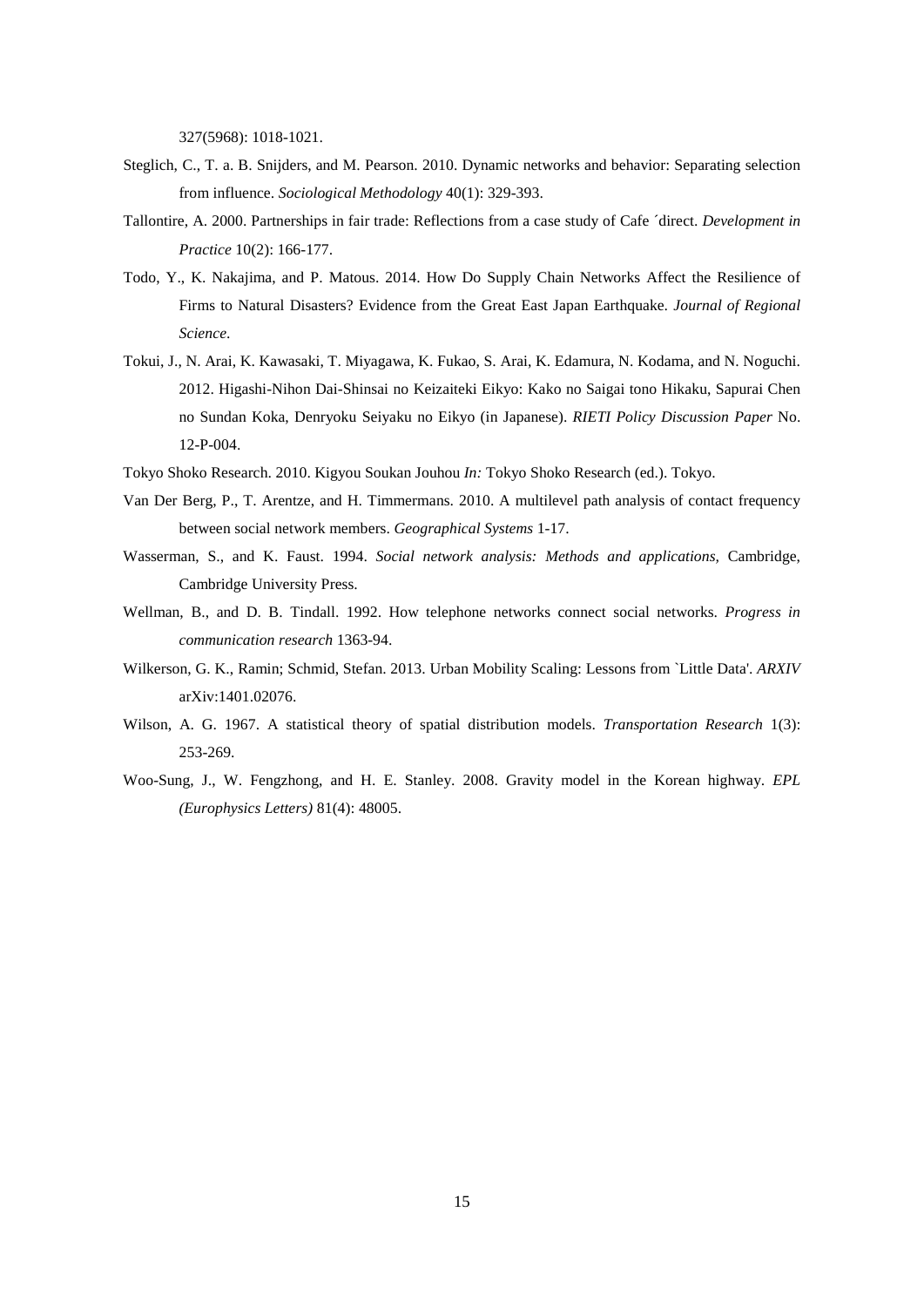## **Tables**

Table 1 – Description of the top 500 firms by broad industrial categories. Values for 2010 are presented above the values for 2011, and the values for 2011 are in italics. All statistics (except for N) are median values for firms in each category. Remoteness is the median geographical distance to the headquarters of all top 500 companies.

|                            |      |                | Median firm statistics |                        |                    |                                    |
|----------------------------|------|----------------|------------------------|------------------------|--------------------|------------------------------------|
|                            |      | ${\bf N}$      | Number of<br>clients   | Number of<br>suppliers | Remoteness<br>[km] | <b>Sales</b><br>$[000 \text{Yen}]$ |
| Construction               | 2010 | 22             | 5.5                    | 4.5                    | 7.2                | 3.91E+08                           |
|                            | 2011 |                | 5                      | $\overline{4}$         |                    | $4.04E + 08$                       |
| Energy                     |      | 13             | 6                      | 8                      | 305.1              | 1.03E+09                           |
|                            |      |                | 6                      | 9                      |                    | $1.12E + 09$                       |
| Finance                    |      | 56             | $\boldsymbol{0}$       | $\boldsymbol{0}$       | 5.2                | $6.70E + 08$                       |
|                            |      |                | $\theta$               | $\theta$               |                    | $6.94E + 08$                       |
| <b>ICT</b>                 |      | 20             | 4                      | 4.5                    | 5.3                | $4.26E + 08$                       |
|                            |      |                | $\overline{4}$         | 6                      |                    | $4.30E + 08$                       |
| Manufacturing              |      | 161            | 6                      | $\overline{4}$         | 7.3                | $4.92E + 08$                       |
|                            |      |                | 5                      | $\overline{4}$         |                    | $5.27E + 08$                       |
| Medical care and welfare   |      | 8              | $\boldsymbol{0}$       | $\overline{0}$         | 5.0                | 1.55E+09                           |
|                            |      |                | $\theta$               | $\theta$               |                    | $1.63E + 09$                       |
| Mining                     |      | $\overline{2}$ | $\overline{4}$         | $\overline{2}$         | 4.4                | 3.17E+08                           |
|                            |      |                | $\overline{4}$         | $\mathfrak{Z}$         |                    | $4.49E + 08$                       |
| Other services             |      | 15             | 1                      | $\mathbf{1}$           | 21.7               | 3.29E+08                           |
|                            |      |                | $\mathbf{1}$           | $\mathbf{1}$           |                    | 3.46E+08                           |
| Personal services and      |      |                |                        |                        |                    |                                    |
| entertainment              |      | 9              | $\boldsymbol{0}$       | $\mathbf{1}$           | 7.7                | $4.07E + 08$                       |
| Professional and technical |      |                | $\theta$               | 1                      |                    | $3.56E + 08$                       |
| services                   |      | 15             | $\boldsymbol{2}$       | 3                      | 4.7                | 3.90E+08                           |
|                            |      |                | $\overline{c}$         | $\overline{c}$         |                    | $3.28E + 08$                       |
| Real estate                |      | 21             | $\mathfrak{2}$         | 5                      | 5.3                | $4.76E + 08$                       |
|                            |      |                | $\overline{c}$         | 5                      |                    | $4.27E + 08$                       |
| Retail                     |      | 139            | 3                      | 5                      | 8.0                | $4.58E + 08$                       |
|                            |      |                | $\mathfrak{Z}$         | 5                      |                    | $4.89E + 08$                       |
| Transport and postal       |      | 19             | $\overline{2}$         | $\overline{4}$         | 5.2                | 7.96E+08                           |
|                            |      |                | $\overline{c}$         | $\overline{4}$         |                    | $8.26E + 08$                       |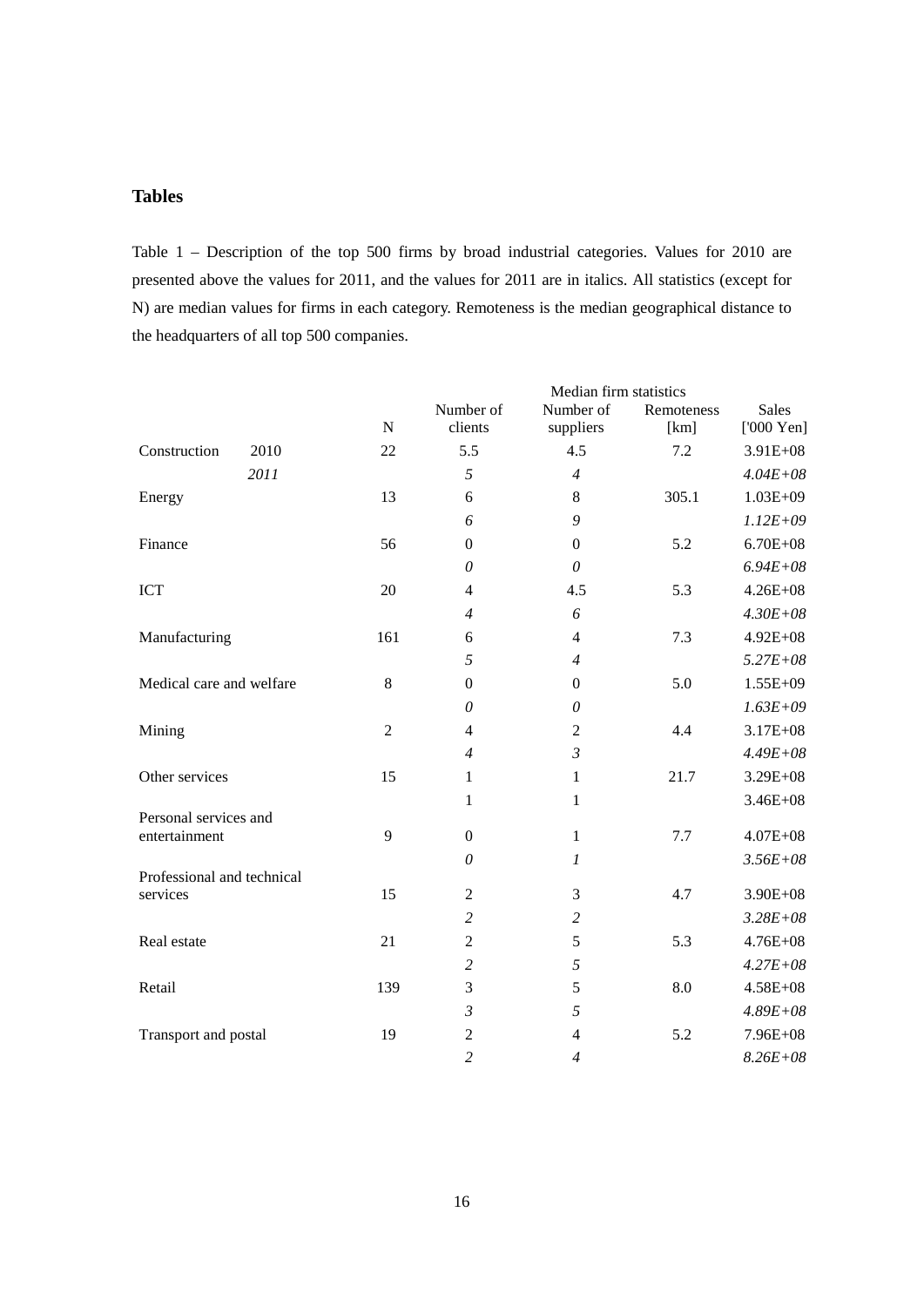Table 2 - Formulas for  $s_{ki}(x)$  selection effects in network x for ego i and alters j, other actors h, and actors' attributes v. wij is (the natural logarithm of) the distance between i and j. Arrows point from clients to suppliers; dashed arrows signify trading relationships that are likely to be created and maintained if the effect is positive.

| Hypothesis                                    | Mathematical formula                                                                         | Graphical representation         |
|-----------------------------------------------|----------------------------------------------------------------------------------------------|----------------------------------|
| Effect name                                   |                                                                                              |                                  |
| Spatial effects                               |                                                                                              |                                  |
| Dyadic physical distance                      | $\sum_i x_{ij}(w_{ij} - mean(w_{ij}))$                                                       | $\frac{1}{i}$ $\frac{1}{w_{ij}}$ |
| Effects of firms'                             |                                                                                              |                                  |
| characteristics v<br>on trade                 |                                                                                              |                                  |
| Client's attributes                           | $\sum_i x_{ij} v_i$                                                                          | $\mathbf{p}_i$ >                 |
| Supplier's attributes                         | $\sum_i x_{ij} v_j$                                                                          |                                  |
| Similarity of an attribute                    | $\sum_i x_{ij} (sim_{ij}^v - \overline{sim^v}) \qquad \bullet \qquad \bullet \qquad \bullet$ |                                  |
| Matching on an attribute                      | $\sum_i x_{ij} I\{v_{i=}v_j\} \begin{Bmatrix} I\{v_{i=}v_j\}=1\\ 0 \end{Bmatrix}$            |                                  |
| Endogenous trade network<br>interdependencies |                                                                                              |                                  |
| Hypothesis 1                                  |                                                                                              |                                  |
| Reciprocity                                   | $\sum_i x_{ij}x_{ji}$                                                                        |                                  |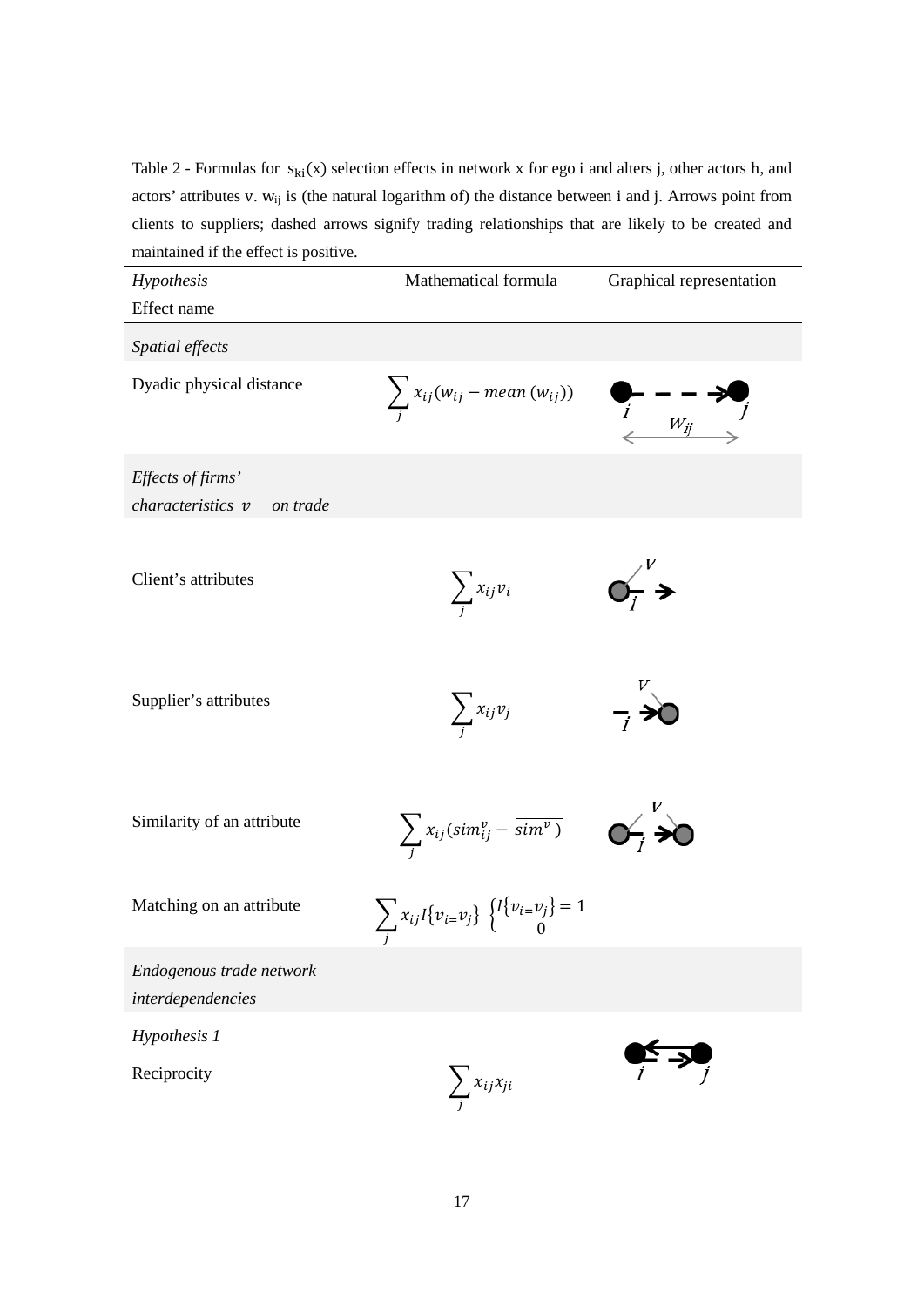*Hypothesis 2*

Transitive mediated triplets

*Hypothesis 3*

Number of actors at distance two

$$
\#[j|x_{ij}=0, max(x_{ih}x_{hj})>0]
$$

 $\sum_{i,k} x_{ji} x_{ih} x_{jh}$ 





Indegree popularity (sqrt)





Control for network density

**Outdegree** 

$$
\sum_j x_{ij}
$$

 $min(x_{i+}, c); c = 1$ 



Control for firms that do not

receive any supplies

Truncated outdegree

Note:  $x_{ij} = 1$  if there is a directed tie from *i* to *j* and 0 otherwise

 $\frac{1}{\sin^2}$  is the mean of all similarity scores, which are defined as  $\sin^{\nu}_{ij} = \frac{\Delta - |\nu_i - \nu_j|}{\Delta}$ with  $\Delta = max |v_i - v_j|$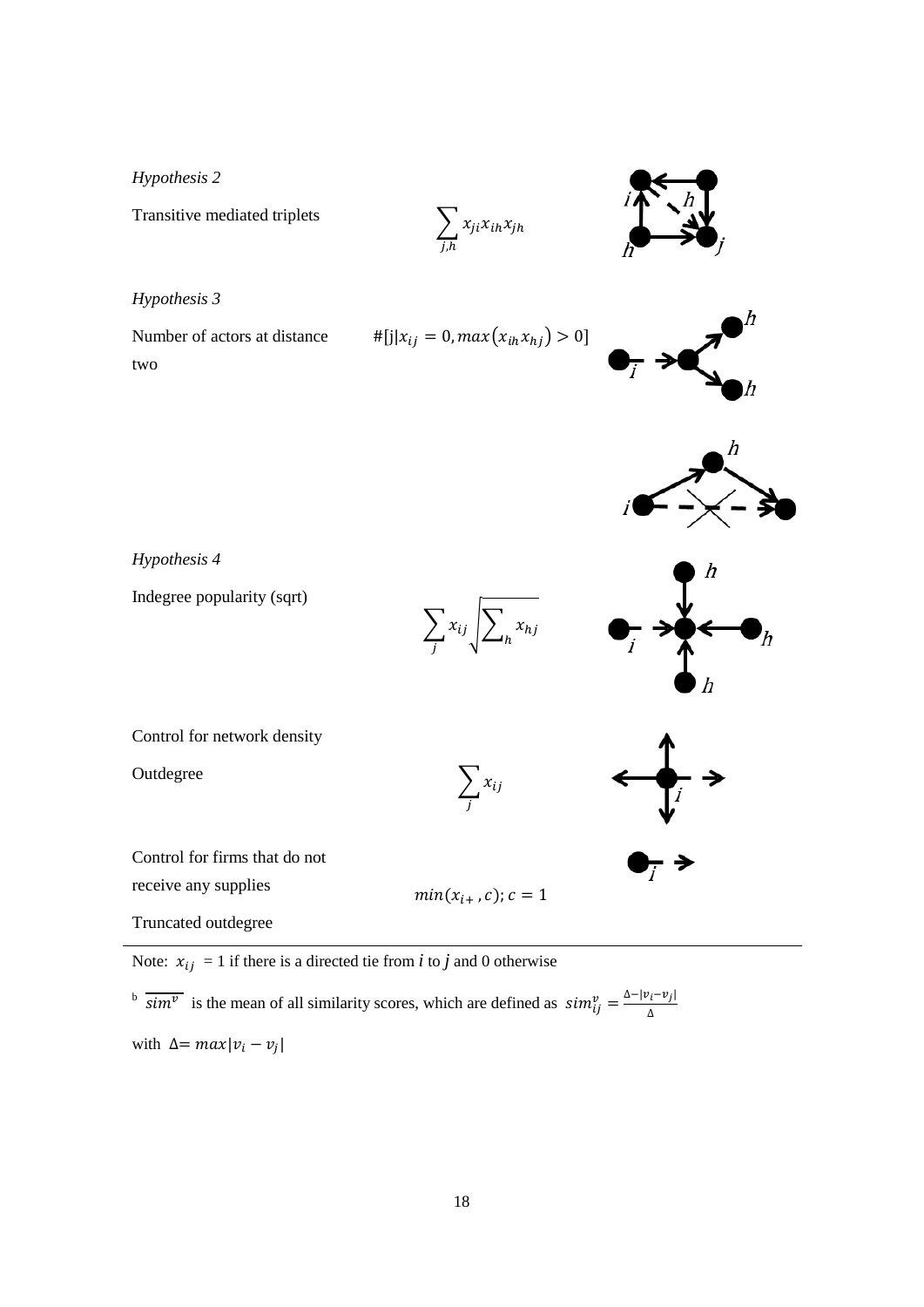|                                          | Minimum    | Median       | Mean       | Maximum       |
|------------------------------------------|------------|--------------|------------|---------------|
|                                          |            |              |            |               |
| Sales in 2010 ('000 Yen)                 | $2.5*10^8$ | $5.0*10^{8}$ | $9.3*10^8$ | $2.0*10^{10}$ |
| Log of sales in 2010                     | 19.3       | 20.0         | 20.2       | 23.7          |
|                                          |            |              |            |               |
| Distance distribution among all pairs of |            |              |            |               |
| top 500 firms [km]                       | 0.1        | 26.3         | 195.0      | 1592.0        |
| Log of distance among firms              | $-3.0$     | 3.3          | 3.6        | 7.4           |
| Median distance to all firms [km]        | 4.3        | 6.7          | 122.9      | 965.9         |
|                                          |            |              |            |               |
| Trade link length distribution [km]      |            |              |            |               |
| 2010                                     | 0.0        | 9.6          | 157.0      | 1267.0        |
| 2011                                     | 0.0        | 9.8          | 159.1      | 1267.0        |
| Firms' median trade link length [km]     |            |              |            |               |
| 2010                                     | 0.0        | 7.6          | 129.2      | 968.3         |
| 2011                                     | 0.0        | 7.5          | 127.0      | 968.3         |

Table 3 – The sales of the top 500 firms and the spatial distribution of their headquarters and their partners.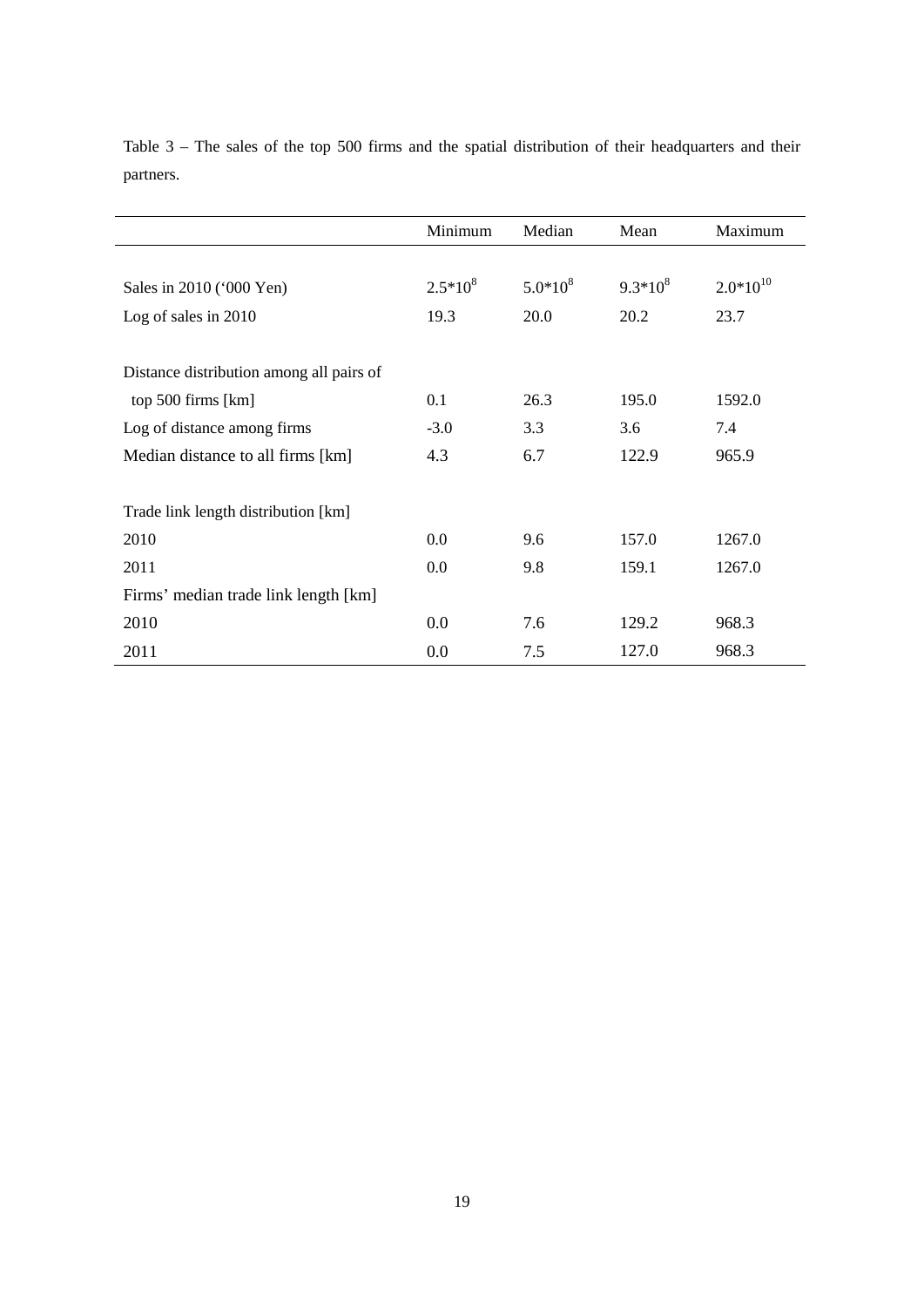| 2010  | 2011  |
|-------|-------|
| 0.009 | 0.009 |
| 4.63  | 4.62  |
| 1.91  | 1.82  |
| 3.23  | 3.12  |
| 2317  | 2255  |
| 016   | 0.16  |
| 0.00  | 0.02  |
|       |       |

Table 4 – Network density and network change

| Link changes between 2011 and 2012            |           |
|-----------------------------------------------|-----------|
| Preserved relationships                       | 2120      |
| Number of changed relationships               | 305       |
| New trading relationships                     | 135       |
| Abandoned relationships                       | 170       |
| Jaccard index                                 | 0.87      |
| Ordered pairs of firms without a link in both | 241117    |
| years                                         |           |
| Missing                                       | 5958 (2%) |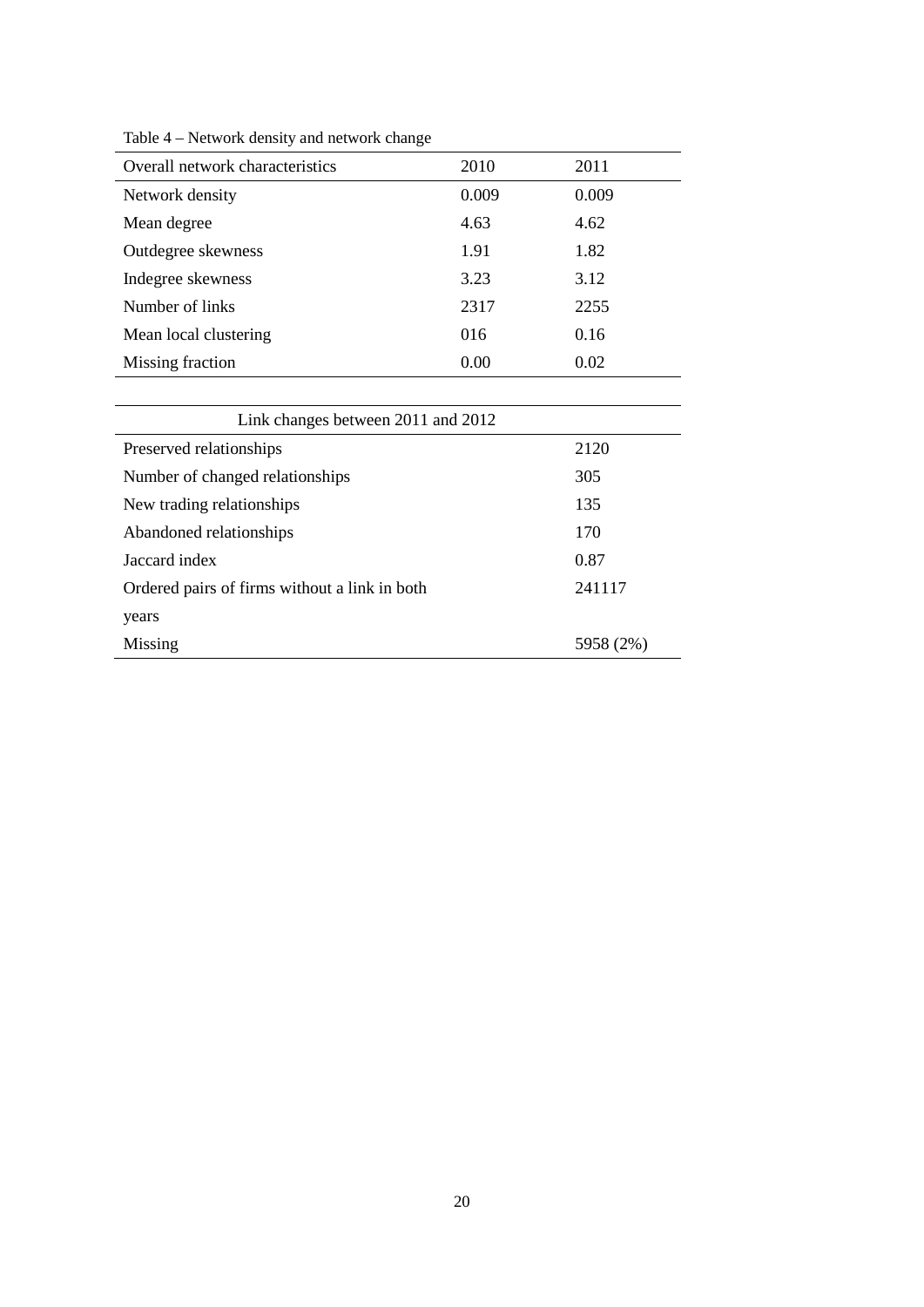|                                      | Parameter estimates |                   |  |
|--------------------------------------|---------------------|-------------------|--|
|                                      |                     | (Standard errors) |  |
|                                      | (1)                 | (2)               |  |
|                                      | Independent         | Interdependent    |  |
| Firm characteristics and geography   | links               | links             |  |
| Dyadic physical distance             | 0.254               | 0.176             |  |
| [log km]                             | (0.165)             | (0.158)           |  |
| Client's size                        | $-0.149$            | $-0.279**$        |  |
| [log of sales in thousands of Yen]   | (0.143)             | (0.126)           |  |
| Supplier's size                      | $0.186**$           | $0.251**$         |  |
| [log of sales in thousands of Yen]   | (0.089)             | (0.119)           |  |
| Size similarity                      | 0.187               | $-0.167$          |  |
|                                      | (0.469)             | (0.528)           |  |
| Client is an energy firm             | $2.681***$          | 1.403             |  |
|                                      | (0.655)             | (0.651)           |  |
| Supplier is an energy firm           | 1.716***            | 1.709***          |  |
|                                      | (0.539)             | (0.548)           |  |
| Link between two energy firms        | 2.066***            | 1.296*            |  |
| or two nonenergy firms               | (0.614)             | (0.663)           |  |
| Interaction of                       | $-0.324*$           | $-0.225$          |  |
| link between two energy firms or two | (0.166)             | (0.161)           |  |
| nonenergy firms & distance [log km]  |                     |                   |  |
| Network interdependencies            |                     |                   |  |
| Reciprocity                          |                     | 1.371***          |  |
|                                      |                     | (0.311)           |  |
| Transitive mediated triplets         |                     | $0.247***$        |  |
|                                      |                     | (0.088)           |  |
| Number of actors at distance two     |                     | $-0.201***$       |  |
|                                      |                     | (0.033)           |  |
| Indegree popularity                  |                     | $0.680***$        |  |
| [sqrt]                               |                     | (0.092)           |  |
| Outdegree                            | $-4.808***$         | $-4.965***$       |  |
|                                      | (0.599)             | (0.658)           |  |
| Truncated outdegree                  |                     | $-2.310***$       |  |
|                                      |                     | (0.527)           |  |

Table 5 – Stochastic actor-oriented model estimating the log odds of creating and maintaining a link.

Statistical significance levels: \*10%, \*\*5%, \*\*\*1%.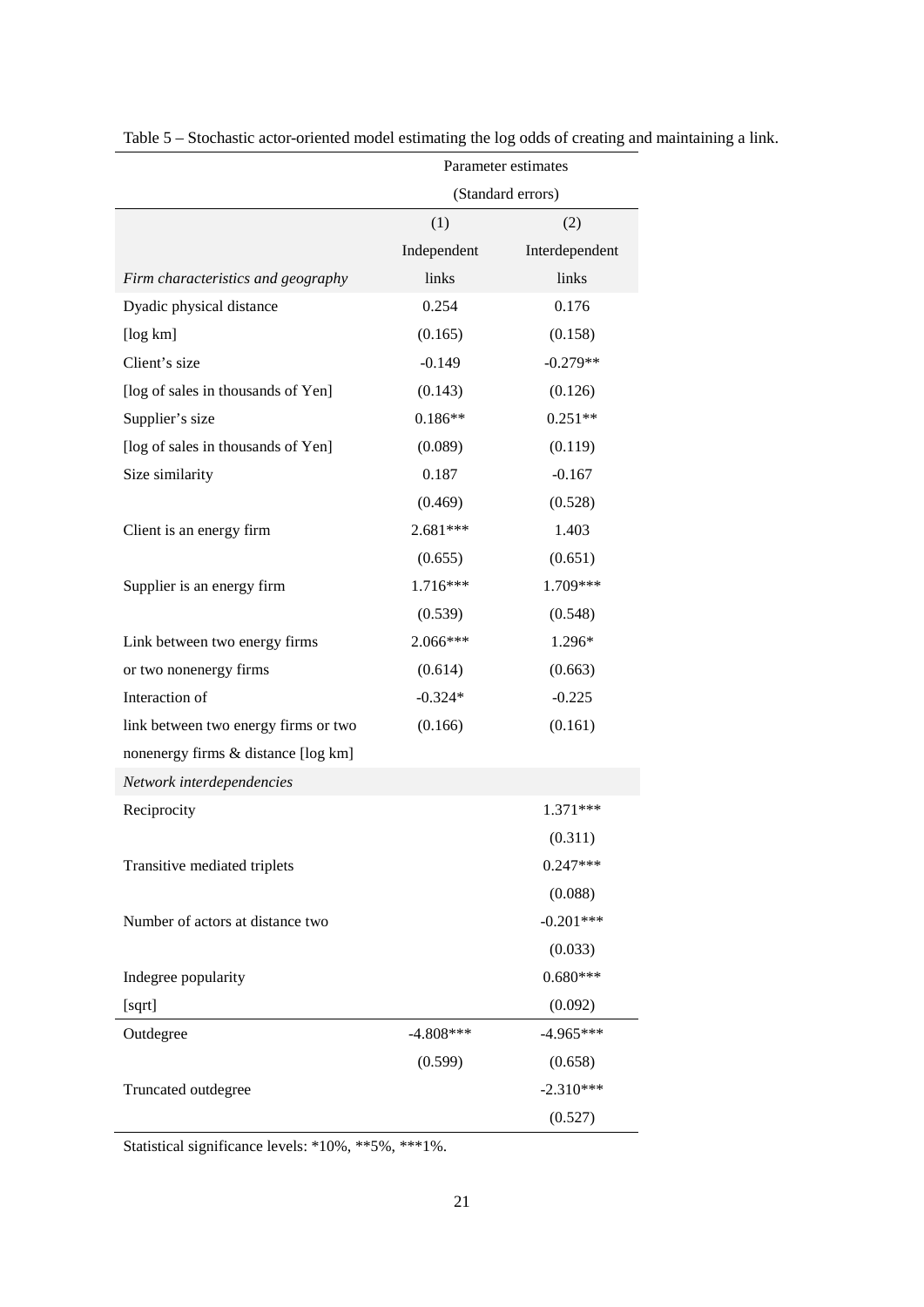## **Figures**

Figure 1 – Geographical distribution of trading links among the largest 500 companies in Japan in 2010 and 2011. Dashed lines represent links that were reported in only one of the two years. Red nodes depict energy firms. (Nodes depicting nonenergy firms and all links are semitransparent and thus are more visible in regions in which their geographical density is high.)

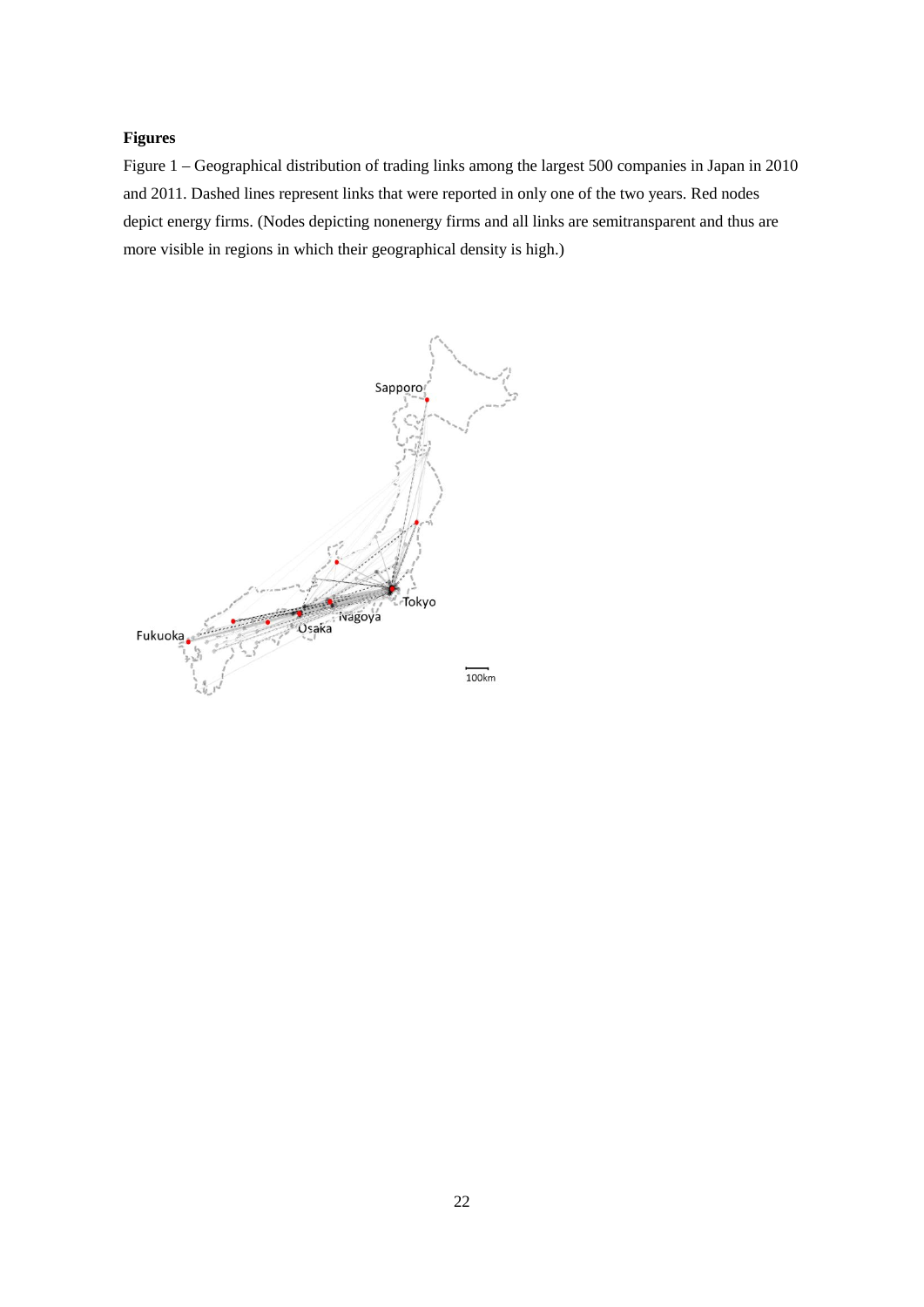Figure 2 – Distribution of clients and suppliers among the top 500 firms.

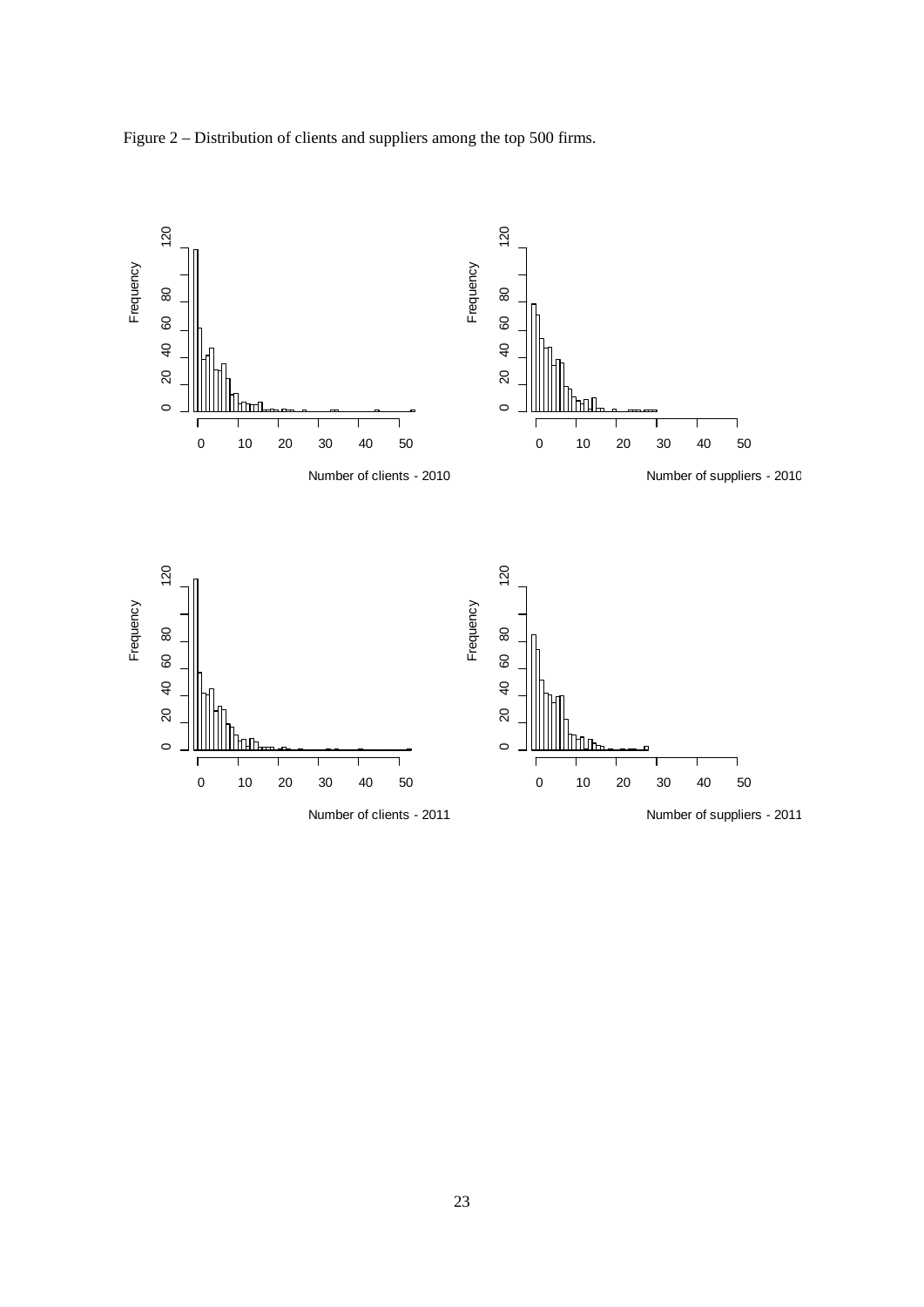Figure 3 – One-step (left) and two-step (right) network neighborhoods of one energy firm within the top 500 firm network. Red lines indicate direct links of the firm to its suppliers and clients; node labels and their colors indicate the industrial sector of each firm.

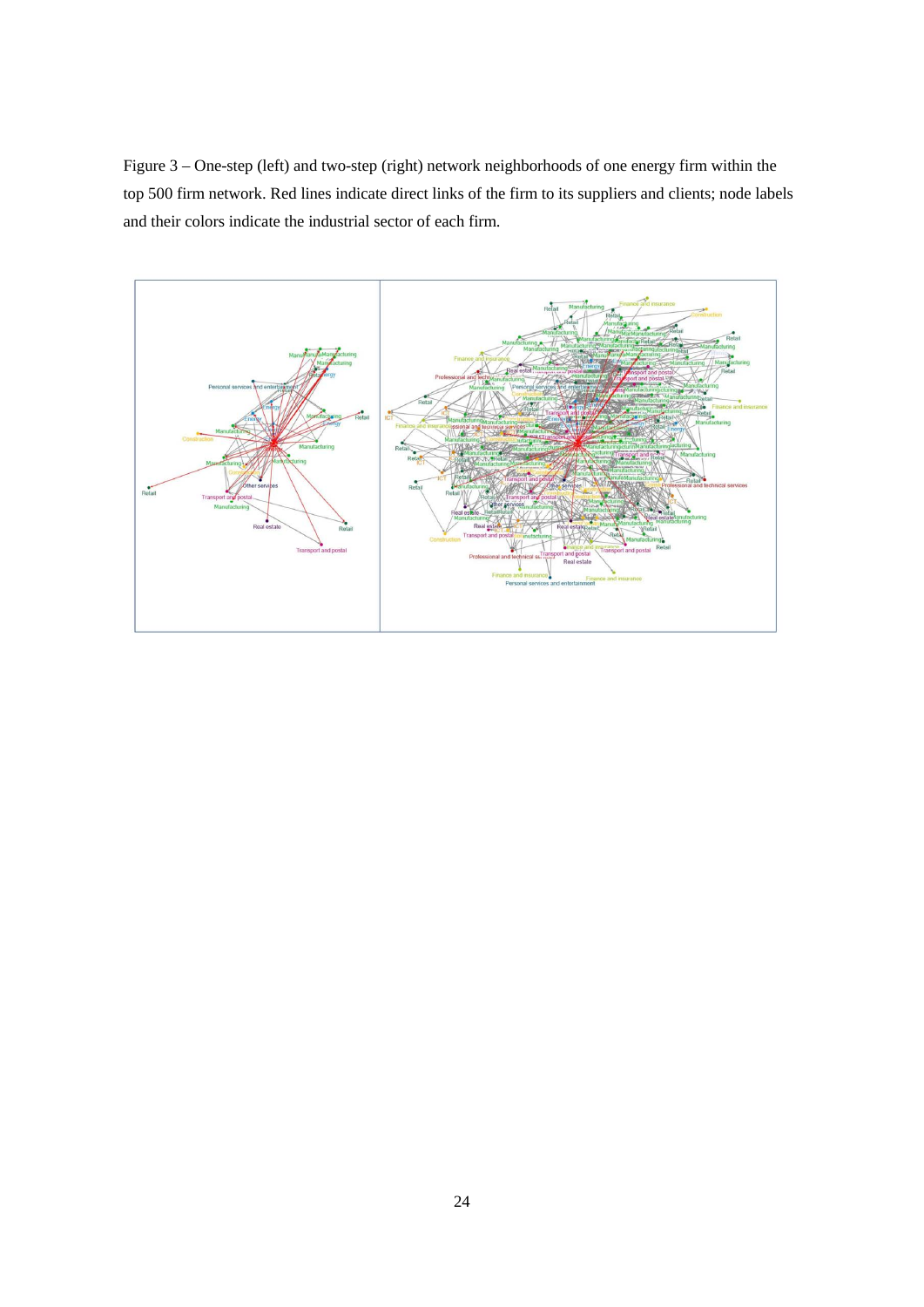## **Appendix**

This appendix explains the method of stochastic actor-based modeling for network evolution. The model conditions on the first observation and tests hypothetical drivers of the evolution of the network evolution, which is treated as a continuous-time Markov chain of single trading link changes between observations.

Between the observations, each firm may receive one or more opportunities in a random order to change its suppliers represented by its outgoing ties. The model includes 'rate effects' that regulates how often actors receive an opportunity to modify their outgoing ties. These rate effects depend on the number of observed changes. Only one actor acts at a time, and coordination is not allowed.

Each firm chooses its suppliers to maximize its utility. Utility is expressed, as in generalized linear models, as a combination of hypothetically relevant network features  $f_i(\beta, x) = \sum_k \beta_k s_{ki}(x)$ . The utility function quantifies the desirability of each possible next state of the network *x* among the fixed set of actors from the viewpoint of actor *i*. A random component with a standard Gumbel distribution is added to the evaluation function. This procedure is included to respect the stochastic character of network evolution, which is a result of influences that are unrepresented by nodal or dyadic variables and of measurement errors. Thus, the actor does not necessarily choose the state with the highest utility, but such a choice is most likely. When a firm receives an opportunity to change its suppliers, the options are to create one new tie, delete one existing tie, or do nothing.

Each effect  $s_{ki}$  in the model corresponds to possible reasons why an actor might wish to change a tie or a behavior. These effects express the firm's supply chain management tendencies. The explanations and mathematical formulas of effects  $s_{ki}$  are presented in Table 2.

The goal of the simulation is to estimate the relative weights  $\beta_k$  for the statistics  $s_{ki}$ . Parameter estimates can be used to compare how attractive are various supply chain configurations while controlling for other exogenous and endogenous effects. The signs of  $\beta_k$  indicate the preferred directions of network change, and their relative magnitudes can be interpreted similarly to parameters of multinomial logistic regression models in terms of the log-probabilities of changes among which the actors can choose.

The estimation was executed in SIENA package version 4 in R [\(Ripley et al. 2012\)](#page-14-9). The method of moments, which depends on thousands of iterative computer simulations of the change process [\(Snijders 2001\)](#page-14-11), is used to estimate the parameters  $\beta_k$  that enable the reproduction of trading network evolution between 2011 and 2012. There is one target statistic for each estimated effect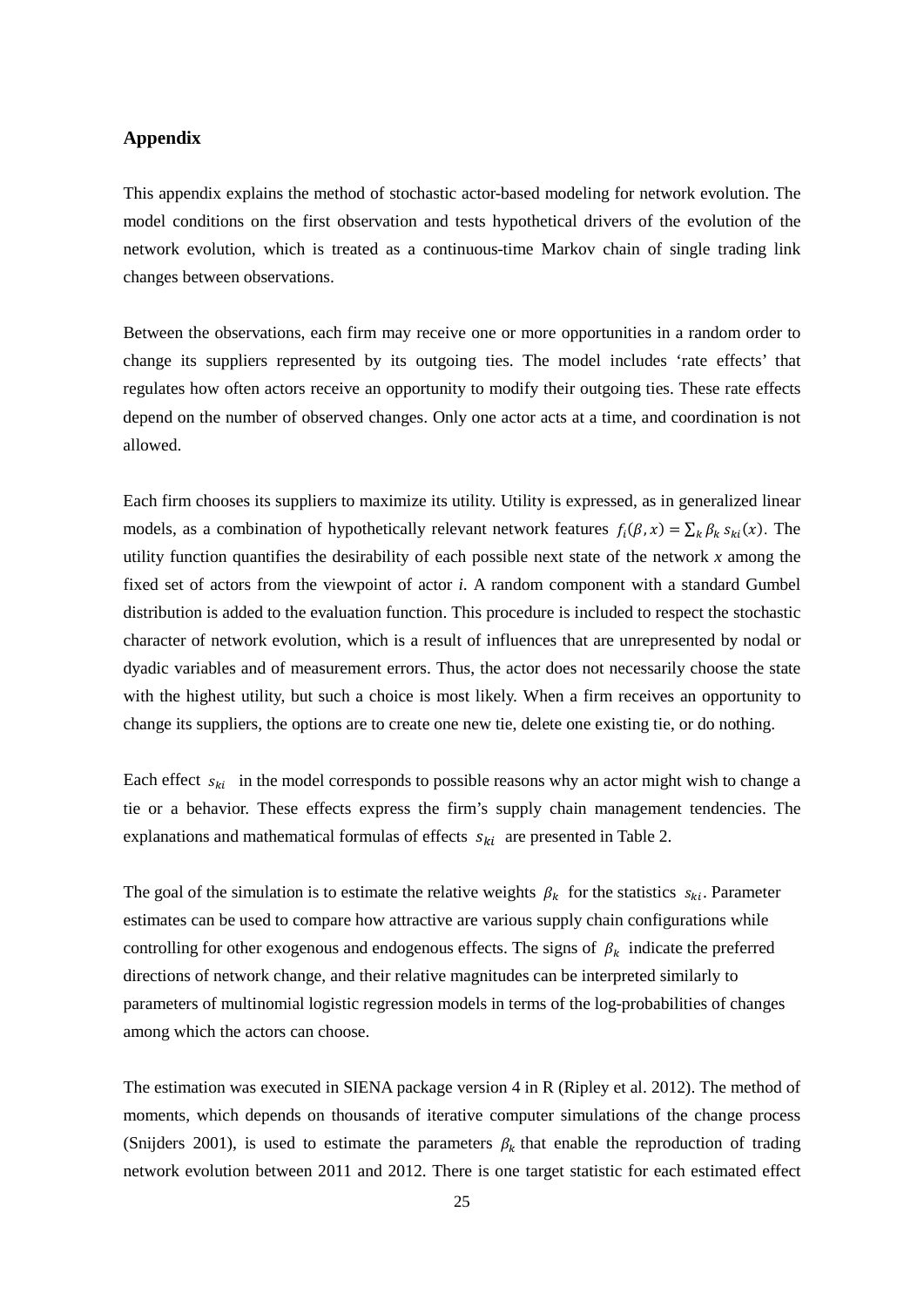(for example, the number of ties in the network corresponds to the outdegree effect, the number of reciprocated ties corresponds to the reciprocity effect, and the amount of change in network corresponds to the rate function). The presented models all converged with *T*-ratios, quantifying the deviations between the simulated and the observed values of the target statistics, between -0.1 and 0.1, which indicates an excellent model convergence [\(Ripley et al. 2012\)](#page-14-9). In the final stage of the simulation, the standard errors of the estimated parameters are computed by the finite difference method, based on the sensitivity of the target statistics to  $\beta_k$ .

The diagrams below indicate the goodness of fit of the three presented models in terms of indegree distribution, outdegree distribution, geodesic distance distribution, and triadic census using methods developed by Lospinoso and Snijders (2011).

The violin plots [\(Hintze and Nelson 1998\)](#page-13-18) represent the kernel density distribution of the statistic and the red lines depict the cumulative distribution of the observed values. The violins are not smooth for less frequent higher degree nodes because the density plots approximate distribution of a small number of discretely distributed values [\(Ripley et al. 2013\)](#page-14-16).

Because the values for different statistics within each plot vary widely, each violin is scaled and centered to maximize the visibility of the plot. The dotted grey lines designate a point-wise 90%relative frequency band for the simulated data. The fit is considered acceptable if the observed values (red lines) fall within this region. However, the goal is not necessarily to match the model exactly on every single statistic which can be highly irregular. Such approach would require over-fitting the model to all incidental lone observations or errors in the data and necessitate addition of theoretically irrelevant effects.

Standard labeling is used for the classes of the triad census [\(Wasserman and Faust 1994\)](#page-15-10).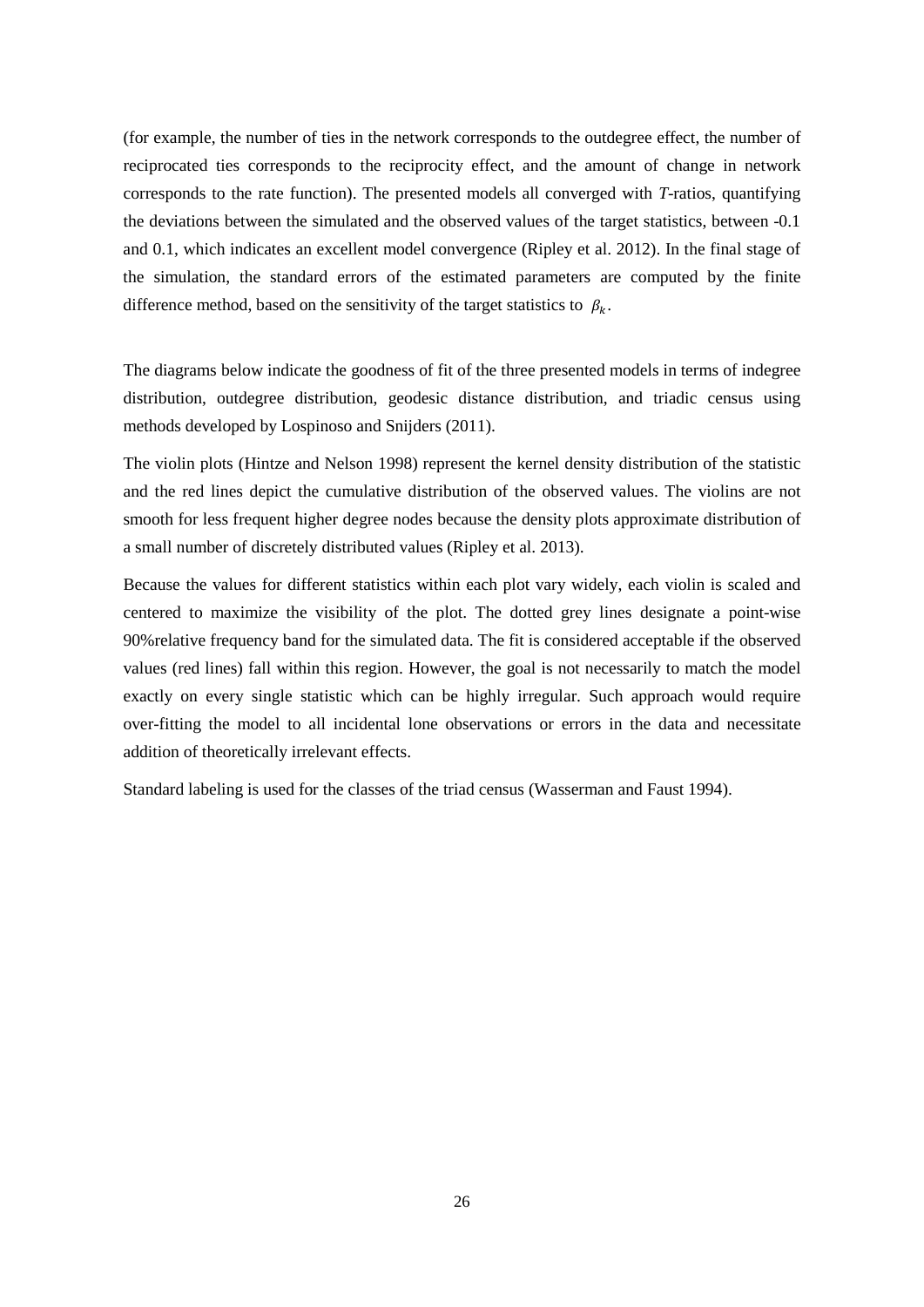Model 1 – Independent links Indegree distribution



Outdegree distribution



Geodesic distribution



Triad census